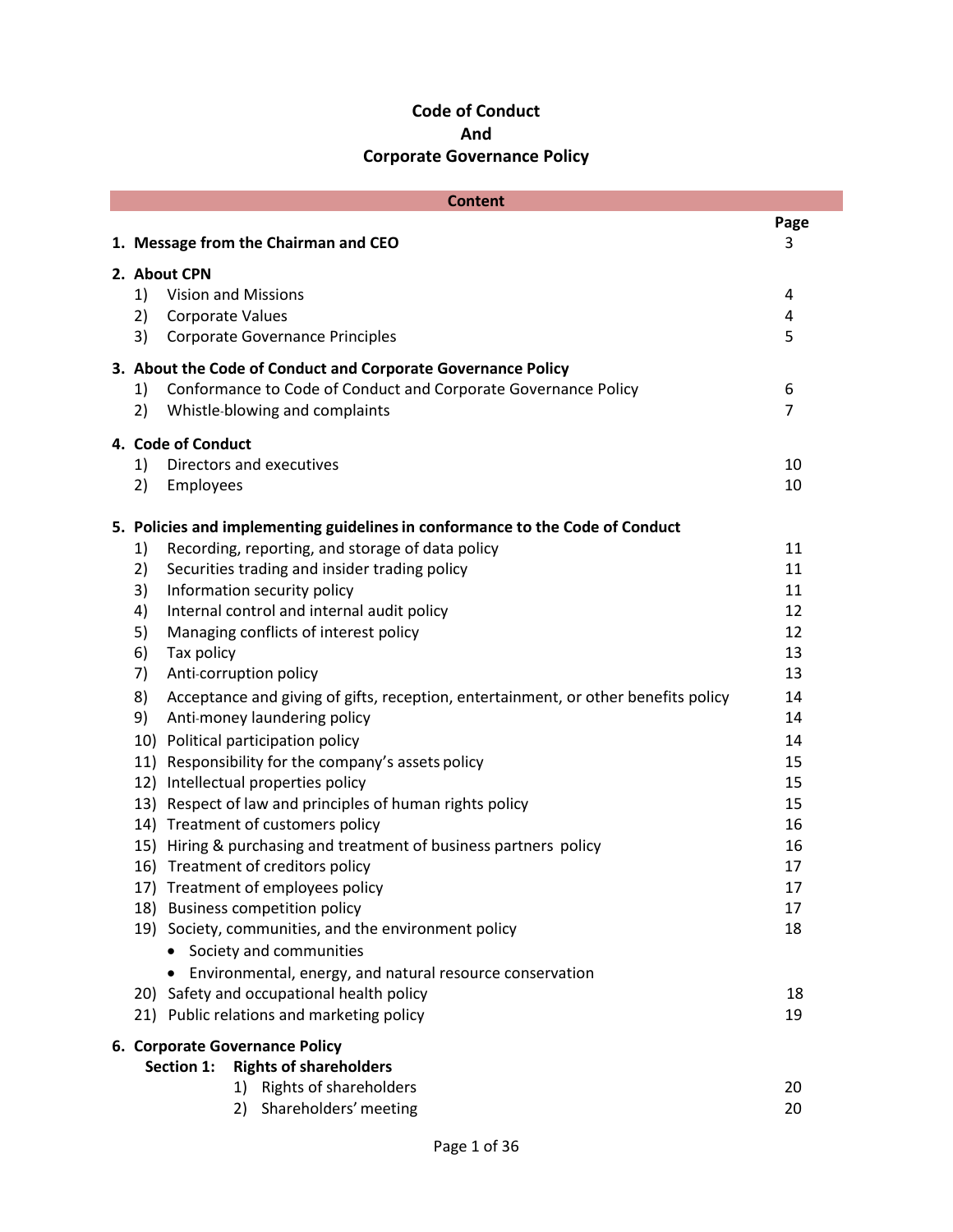|    | <b>Section 2:</b> | <b>Equitable treatment of shareholders</b>        |                                                                  |    |  |  |
|----|-------------------|---------------------------------------------------|------------------------------------------------------------------|----|--|--|
|    |                   | 1)                                                | Monitoring of inside information                                 | 21 |  |  |
|    |                   | 2)                                                | Monitoring of conflicts of interest                              | 22 |  |  |
|    |                   | 3)                                                | Disclosure of vested interests                                   | 22 |  |  |
|    | <b>Section 3:</b> |                                                   | <b>Roles of stakeholders</b>                                     | 22 |  |  |
|    | <b>Section 4:</b> | <b>Disclosure of information and transparency</b> |                                                                  |    |  |  |
|    |                   | 1)                                                | Disclosure of information                                        | 23 |  |  |
|    |                   | 2)                                                | Responsible persons for disclosure of information                | 24 |  |  |
|    |                   | 3)                                                | Auditor and financial statements                                 | 24 |  |  |
|    | <b>Section 5:</b> | <b>Responsibilities of the board of directors</b> |                                                                  |    |  |  |
|    |                   | 1)                                                | Composition and appointment                                      | 24 |  |  |
|    |                   | 2)                                                | Qualifications                                                   | 25 |  |  |
|    |                   | 3)                                                | Terms                                                            | 25 |  |  |
|    |                   | 4)                                                | Selection                                                        | 26 |  |  |
|    |                   | 5)                                                | <b>Board diversity</b>                                           | 26 |  |  |
|    |                   | 6)                                                | Roles of the Chairman and the President                          | 26 |  |  |
|    |                   | 7)                                                | Limiting the number of companies for directors and the President | 26 |  |  |
|    |                   | 8)                                                | Responsibilities                                                 | 26 |  |  |
|    |                   | 9)                                                | Appointment of subcommittees                                     | 28 |  |  |
|    |                   |                                                   | 10) Board meetings                                               | 29 |  |  |
|    |                   |                                                   | 11) The Company Secretary                                        | 30 |  |  |
|    |                   |                                                   | 12) Board's performance assessment                               | 31 |  |  |
|    |                   |                                                   | 13) Subcommittees' performance assessment                        | 31 |  |  |
|    |                   |                                                   | 14) President's performance assessment                           | 31 |  |  |
|    |                   |                                                   | 15) Remuneration                                                 | 31 |  |  |
|    |                   |                                                   | 16) Training and knowledge development                           | 31 |  |  |
|    |                   |                                                   | 17) Succession plan                                              | 31 |  |  |
|    | <b>Appendix</b>   |                                                   |                                                                  |    |  |  |
| 1) | Definitions       |                                                   |                                                                  | 32 |  |  |
| 2) | References        |                                                   |                                                                  | 35 |  |  |
|    |                   |                                                   |                                                                  |    |  |  |
|    |                   |                                                   |                                                                  |    |  |  |

**8. Acknowledgment and compliance form** 36

**7. Appendix**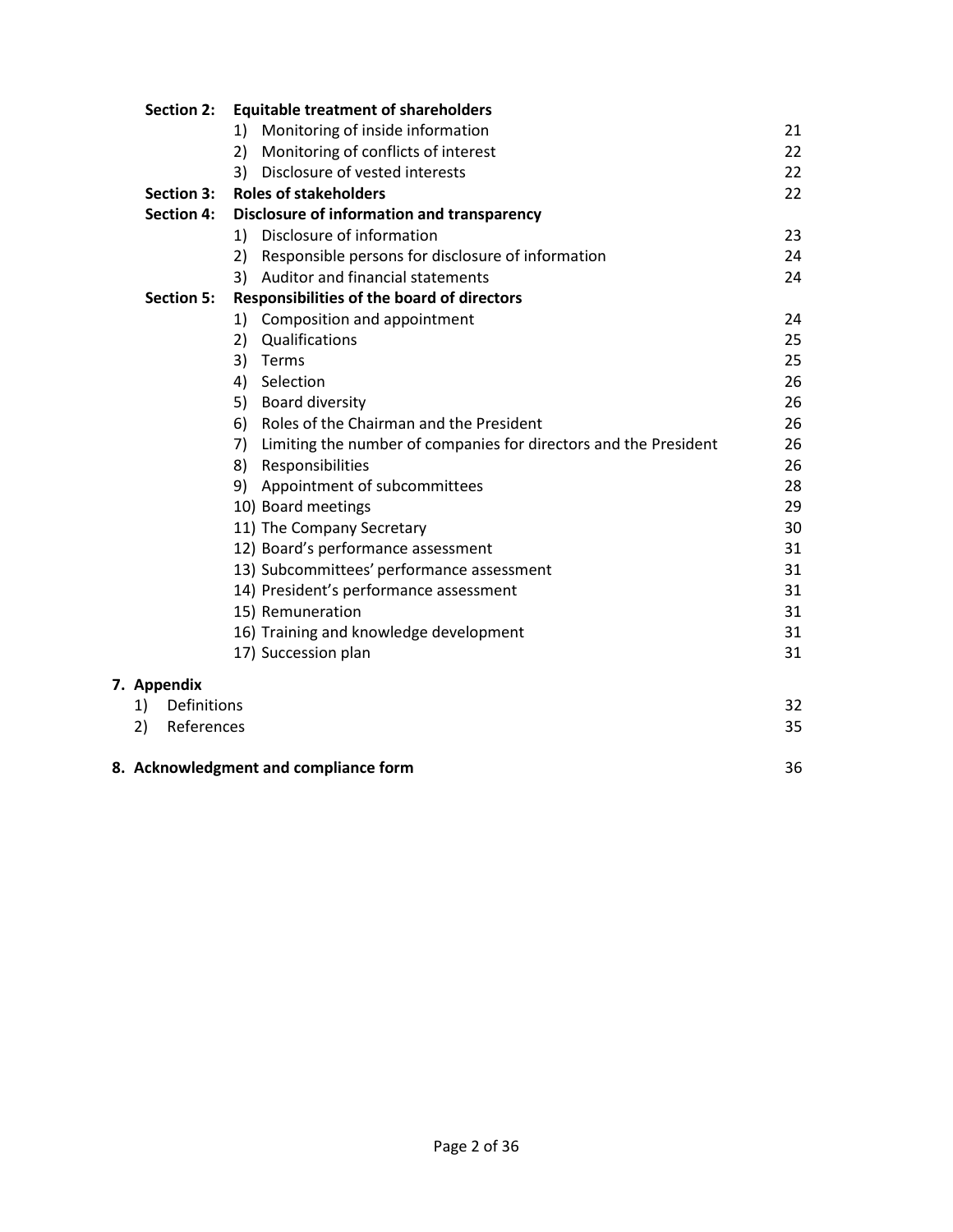#### **1. Message from the Chairman and CEO**

Central Pattana Public Company Limited (CPN) is committed to running business with transparency, morality, ethics, and responsibility to society and the environment, guided through the years by a Code of Conduct and a Corporate Governance Policy.

Since 2001 and 2004, CPN's written Code of Conduct and Corporate Governance Policy have existed, with updates made for suitability and agreement with best practices and current legislation.

To enable all our operations to come under the same standards among and between the Company, subsidiaries and joint ventures, we are asking all directors, executives, and employees to master this edition of Code of Conduct and Corporate Governance Policy and strictly conform to it to form a corporate culture in CPN's best interests and for its stakeholders'trust over the years.

*-Suthichai Chirathivat- -Preecha Ekkunagul-* (Mr. Suthichai Chirathivat) (Mr. Preecha Ekkunagul) Chairman **President & Chief Executive Officer**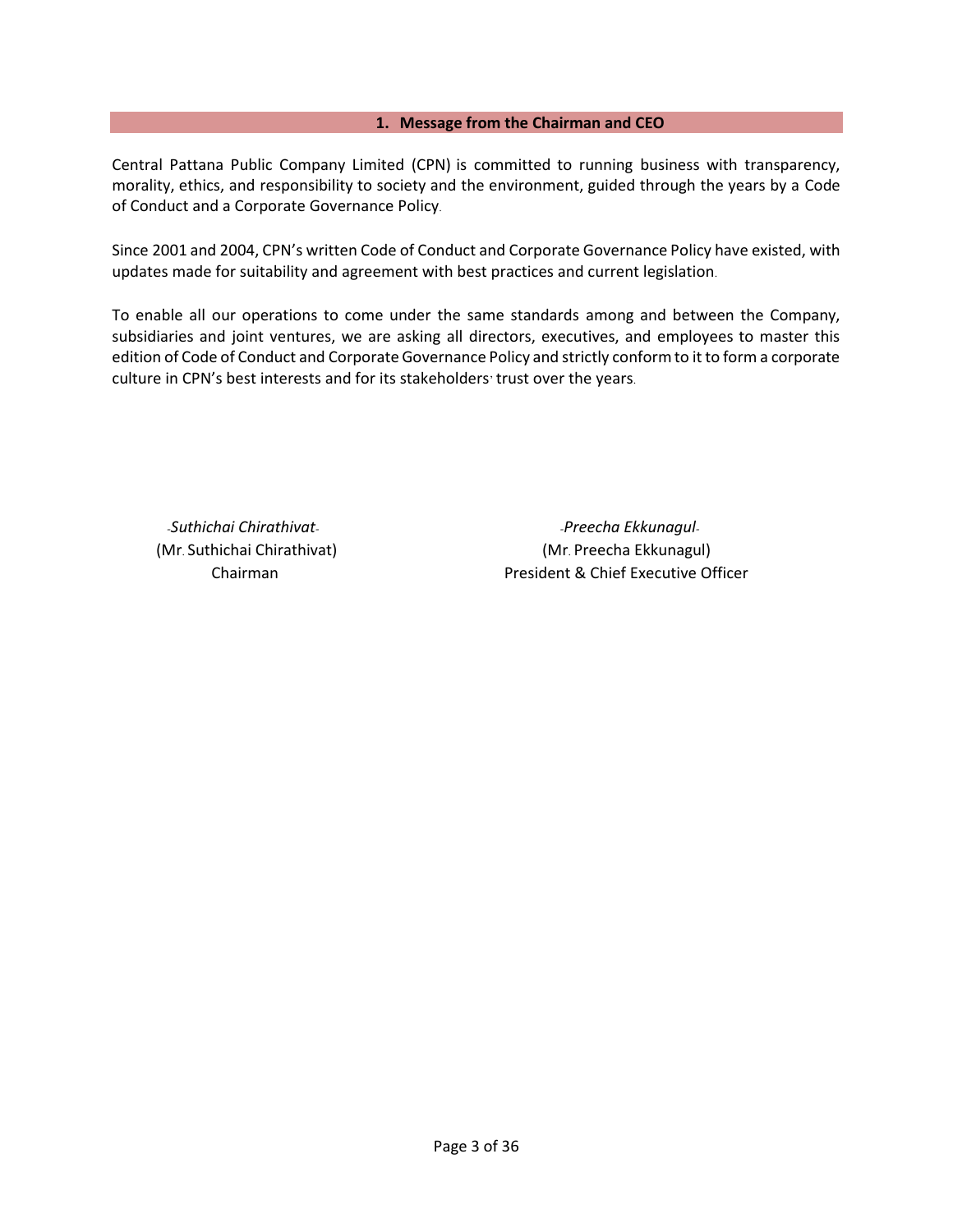# **1) Vision, Missions, and Corporate Values**

#### **Vision**

"To be the most admired and dynamic regional retail property developer with world-class rewarding experience"

#### **Missions**

- To be the preferred mall of choice, delivering extraordinary values that exceed all stakeholders' expectation
- To create new retail formats and merchandising mix that fit better with our targeted customers' changing lifestyles
- To be a potential leader in the region and be considered as threat in all markets that we operate in
- To be the shopping mall destination delivering world-class shopping experience superior to those of our competitors in all markets that we have presence in

### **2) Corporate Values**

CPN has defined I•CARE as the core values that need to be transferred and instilled in all employees to ensure that its operational goals are aligned, contributing to good organizational culture. I•CARE comprises:

### **• I-INOVATION:** Creation of new products

CPN stands ready to encourage and support all personnel in facing changes without prejudgement, in overcoming all limitations and achieving all possibilities, in consistently examining and exchanging knowledge, and in fearlessly innovating with readiness to modify and improve in the turning of ideas into real practice.

### • **C-CUSTOMER:** Focus on customers

CPN listens to customers' needs and trains its personnel to know products and customers' requirements in depth to provide service beyond expectation, all the while considering customers' points of view, even in tough times. CPN is ready to admit mistakes when they are made and find immediate solutions to respond to customers' changing requirements.

### • **A-ALLIANCE:** Progress of the business group

CPN drives its personnel to work for the corporation under the same overarching goals and bases its business decisions on choices that lead to the highest benefit for all. We listen to and respect all viewpoints, building new knowledge networks to raise expertise standards and foster joint experiences, as well as creating cooperation between branches and business groups, to become an organization of unity.

### • **R-RELATIONSHIP:** Common spirits

CPN recognizes the importance of valuing and respecting differences and diversity in age, culture, and gender to promote a workplace where care, sincerity, flexibility and consideration of colleagues, business partners and society are key factors. We emphasize the keeping of promises to foster confidence and trust in our work, as well as creating an awareness of social responsibility for sustainable growth.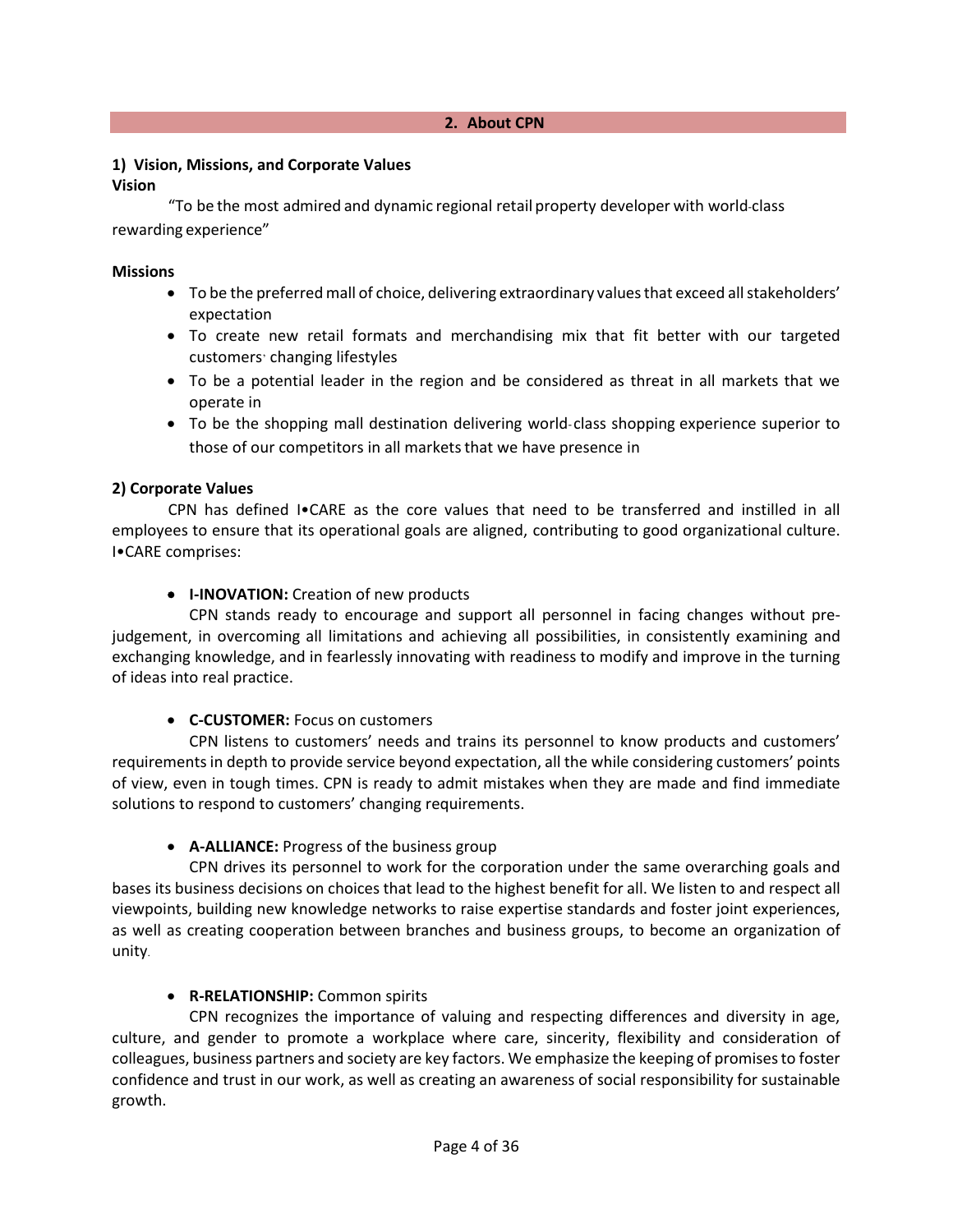## • **E-ETHIC:** Respect of ethics

CPN upholds ethics in all our business dealings, emphasizes good corporate governance, and promotes personnel responsibility in forging integrity and trustworthiness for oneself and others. Our employees work with transparency, full disclosure and accountability, do not tolerate wrongdoings in the company, as well as obeying all rules, regulations, and the Company's Code of Ethics.

#### **3) Corporate Governance Principles**

#### • **Honesty**

Conduct business by taking into account the CPN's benefit; adhere to honesty towards one's own responsibility and all stakeholders; do not take any advantage, and be aware that dishonesty is unacceptable.

#### • **Open-mindedness and transparency**

Conduct business with transparency; be ready to disclose the company's key information in a correct, complete, timely, and accountable manner; be open-minded to the views of all stakeholders for continuous improvement.

#### • **Equitable treatment**

Conduct business and treat shareholders, customers, business partners, creditors, employees, and all concerned with equality and respect for human rights principles.

#### • **Fairness**

Conduct business and treat shareholders, customers, business partners, creditors, employees, and all concerned with fairness to reach common balanced benefit.

#### • **Commitment to agreement**

Conduct business with responsibility towards shareholders, customers, business partners, creditors, employees, and all concerned so that work will be accomplished according to the policy, good system, and agreement committed to all stakeholders.

#### • **Responsibility towards society**

Conduct business by dealing with stakeholders, communities, and society according to their rights; conduct the company's activities by taking into account the environment and society for sustainable development and growth.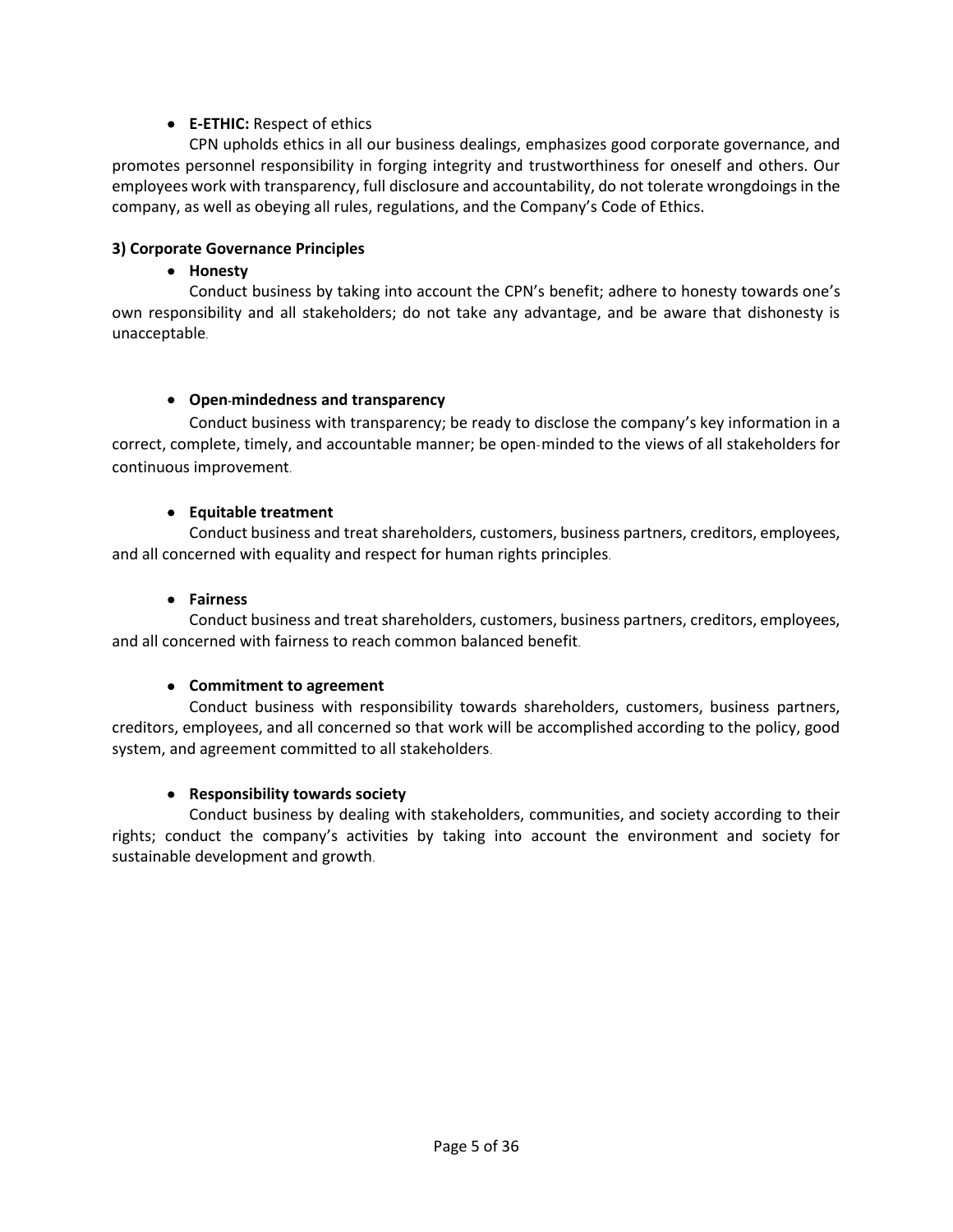#### **3. About the Code of Conduct and Corporate Governance Policy**

#### **1) Conformance to Code of Conduct and Corporate Governance Policy**

#### **1. Responsible parties**

All directors, executives, and employees are responsible for strictly conforming to Code of Conduct and Corporate Governance Policy.

#### **2. Guiding principles**

- Study, review, and conform to CPN's Code of Conduct and Corporate Governance Policy
- Study, review, and conform to policies or regulations not stated in this Code of Conduct and Corporate Governance Policy but specifically related to one's own job
- Encourage and advise internal and external colleagues to understand Code of Conduct and Corporate Governance Policy
- Cooperate with agencies responsible for investigating violations or negligence of the Code of Conduct and Corporate Governance Policy.
- All supervisors must ensure their subordinates' conformance to Code of Conduct and Corporate Governance Policy and educate or advise them when questions arise
- If unsure whether an action goes against Code of Conduct and Corporate Governance Policy, ask oneself the following questions:
	- Is this against the law, peace and order, or morality?
	- Is this against CPN's policies, corporate values, corporate governance principles, or regulations?
	- Is this going to harm CPN's stakeholders or image?
	- Is this going to set a bad precedent?

**If the answer to any of these is yes, stop the action.**

#### **3. Compliance process**

- **-** Board of Directors ('Board'):
	- Define and update Code of Conduct and Corporate Governance Policy, including provision of helpful approaches and recommendations.
- **-** Audit Committee:
	- Ensure CPN's consistent process for good corporate governance and provide essential approaches and recommendations for improvement.
- **-** Corporate Governance and Sustainable Development Committee:
	- Define and update Code of Conduct and Corporate Governance Policy in line with updated international good practices for the Board's approval
	- Define and review the process for efficient and effective implementation of Code of Conduct and Corporate Governance Policy, including the development and modification of relevant policies, regulations, and mechanisms; communication and execution of good corporate governance activities; and establishment of information disclosure channels that are accurate, complete, and suitable for all stakeholders.
- **-** Human Capital and Organization Development:
	- Ensure that each employee gets a copy of Code of Conduct and Corporate Governance Policy and explain and guide them on their roles in compliance
	- Follow up and file the form of acknowledgment and compliance with the Code of Conduct and Corporate Governance Policy once the employees sign their names in acknowledgment.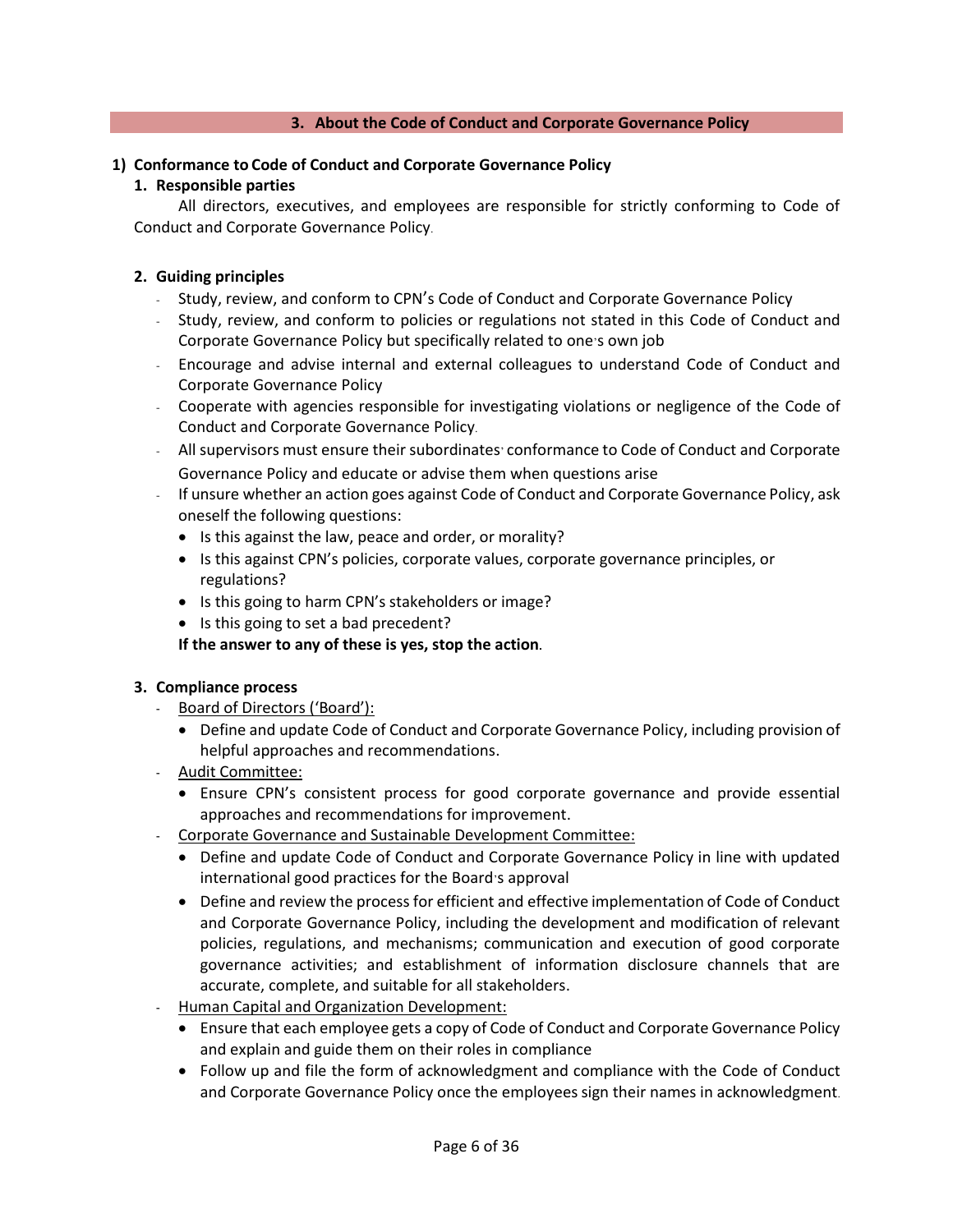- **-** Legal:
	- Examine and provide guidance where Code of Conduct and Corporate Governance Policy may involve legal aspects
	- Guide the development and modification of Code of Conduct and Corporate Governance Policy so that the contents may prove complete and suitable.

### **-** Internal Audit:

- Undertake a preliminary check if there is ground to believe that there may be an abuse of the code of conduct and corporate governance principles, and report it to the Audit Committee
- Follow up and coordinate swift rectification of the abuse of the Code of Conduct and Corporate Governance Policy, and report it to the Audit Committee.

### **-** Company Secretary Office:

- Coordinate with regulators and share knowledge with other agencies to apply such knowledge to the development of policies and corporate governance affairs, and propose Code of Conduct and Corporate Governance Policy modifications to the Board
- Coordinate with relevant internal and external units in communicating Code of Conduct and Corporate Governance Policy through suitable communication channels.

### **4. Discipline**

Code of Conduct and Corporate Governance Policy is regarded as part of CPN's discipline enforced on CPN employees. Violators are subject to investigation and punishment under CPN's regulations, which may include dismissal or legal action, or both.

The following instances are regarded as violation of Code of Conduct and Corporate Governance Policy:

- 1. Disobedience of Code of Conduct and Corporate Governance Policy
- 2. Advice or encouragement to others to disobey Code of Conduct and Corporate Governance Policy
- 3. Negligence or failure to whistle-blow when coming across its violation or non-conformance to Code of Conduct and Corporate Governance Policy
- 4. Non- cooperation with agencies responsible for examining breaches of Code of Conduct and Corporate Governance Policy, including negligence
- 5. Actions regarded as unfair to others who cooperate with agencies responsible for examining Code of Conduct and Corporate Governance Policy breaches

### **2) Whistle-blowing and complaints**

### **1. Whistle-blowing and complaints**

In order to encourage stakeholders, both in and outside the company, to participate in the corporate governance principles, should employees or stakeholders suspect any unlawful activities or those in violation of the law, rules, regulations, code of business conduct, or corporate governance principles, they can ask, undertake whistle-blowing or file complaints with detailed evidence to the company or relevant agencies via the following channels:

### 1.1 Audit Committee

- Tel. : (02) 667-5555 ext. 1200
- Email : [whistleblower@cpn](mailto:whistleblower@cpn.co.th).co.th
- Mail : Audit Committee Central Pattana Public Company Limited 999/9 The Offices at CentralWorld, 30<sup>th</sup> floor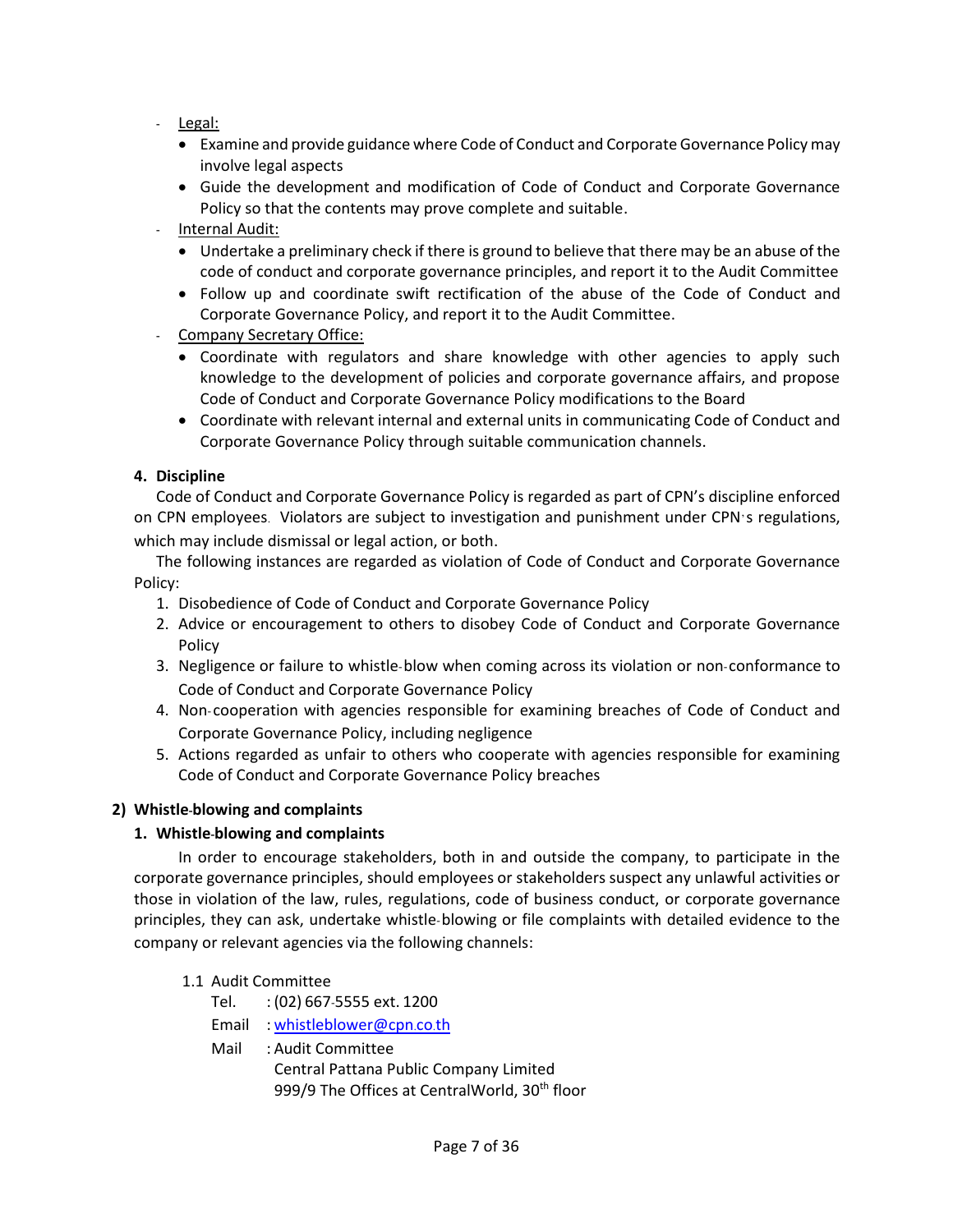Rama 1 Road, Pathumwan Bangkok 10330

- 1.2 President & CEO
	- Email : [CEO@cpn](mailto:CEO@cpn.co.th).co.th
	- Mail : President & CEO

 Central Pattana Public Company Limited 999/9 The Offices at CentralWorld, 33<sup>th</sup> floor Rama 1 Road, Pathumwan Bangkok 10330

### **2. Conditions of whistle-blowing and complaints**

- 2.1 The details of whistle-blowing or complaints must be factual, clear, or sufficient to lead to investigation.
- 2.2 The whistle-blower or the complainant may choose not to reveal his/her name, address, and telephone number(s) if the disclosure will cause danger or damage. But if the person chooses to reveal himself/herself, the Company'sinvestigation will proceed with speed, with additional useful information, factual revelation, or alleviation of the damage in a more convenient way and shorter time.
- 2.3 The rights of the whistle-blower or the complainant will be protected whether he/she is an employee or an outsider.
- 2.4 The time required to process each complaint depends on the complexity of the case, document sufficiency, proofs received from the complainant, as well as documents, proofs, and explanations of the person complained against.
- 2.5 The person who receives the complaint and the person involved in the investigation must keep the filed information confidential. If necessary, they may disclose it taking into account the safety of and the damage to the complainant or any person who cooperates in the investigation, the information sources, or relevant persons.
- 2.6 If the complainant or the person who cooperates in the investigation thinks that he/she is unsafe or threatened, he/she may ask the company for appropriate protective measures, or the company may proactively provide protective measures if there is potential damage or danger.
- 2.7 The damaged person will be assisted by proper and just procedures.
- 2.8 Providers of false leads or complaints made to defame others are subject to disciplinary measures or punishment under applicable laws.

### **3. Protection of rights of employees, temporary employees, and outsourced persons**

The company will not unfairly treat directors, executives or employees, temporary employees, or outsourced persons, whether through changes in position, nature of work, or locations of work, suspension, threats, obstruction of work, termination of work, or any unfair act to these people because they:

- 3.1 File complaints when coming across incidents or items suspected of wrongdoing, fraud, violations, or non-compliance with the law, regulations, CPN's code of conduct, or its corporate governance policy
- 3.2 Provide whatever leads, information, cooperation, or assistance to the Board, management, public agencies, or regulators to ease examination or inspection when violation or non-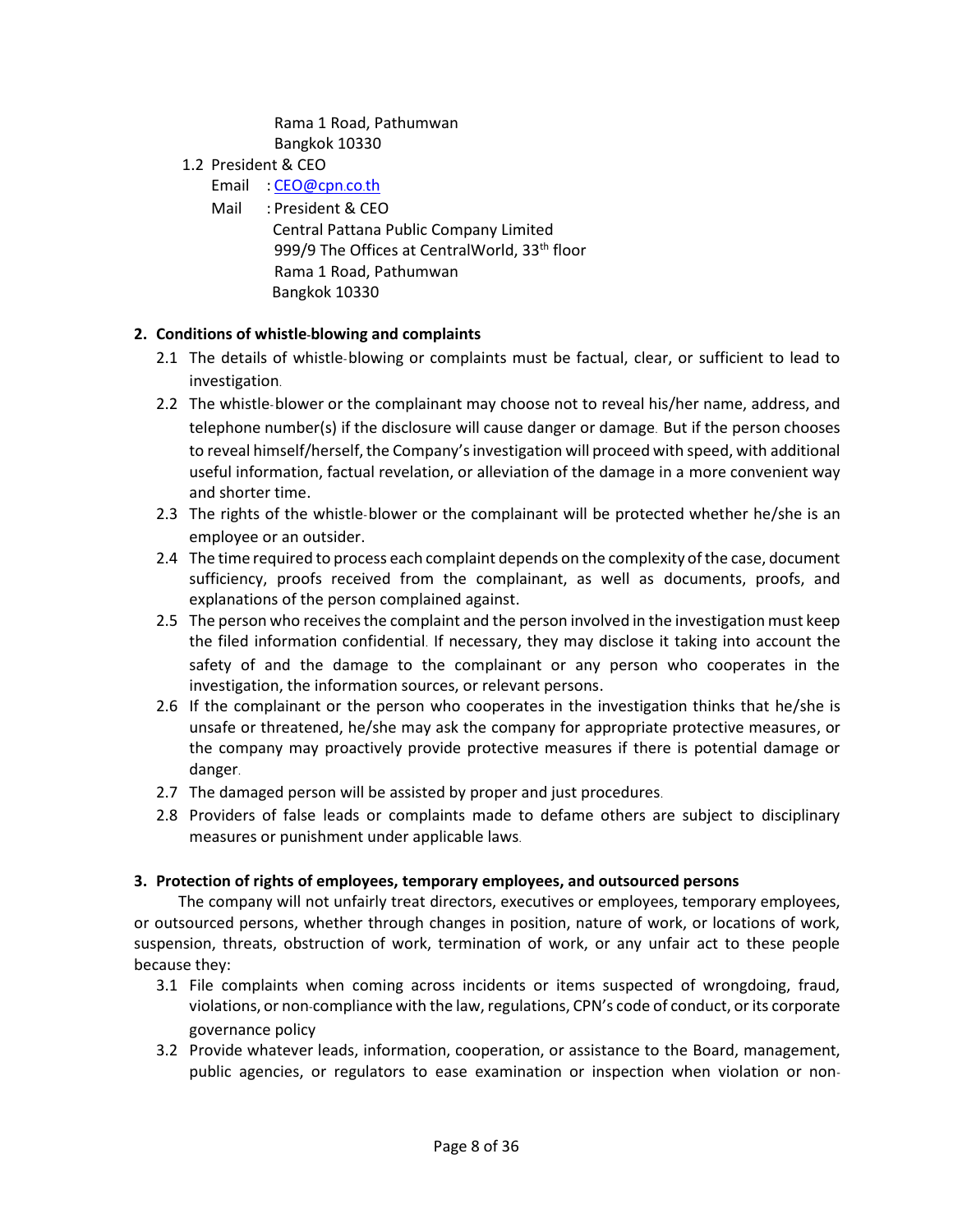compliance is suspected against the law, CPN's regulations, code of conduct, or corporate governance policy

3.3 Reject corrupt practices even when CPN's business opportunities are at stake.

CPN will maintain the confidentiality of provided leads and will keep confidential the names of their providers except where they have given their consent or where required by law.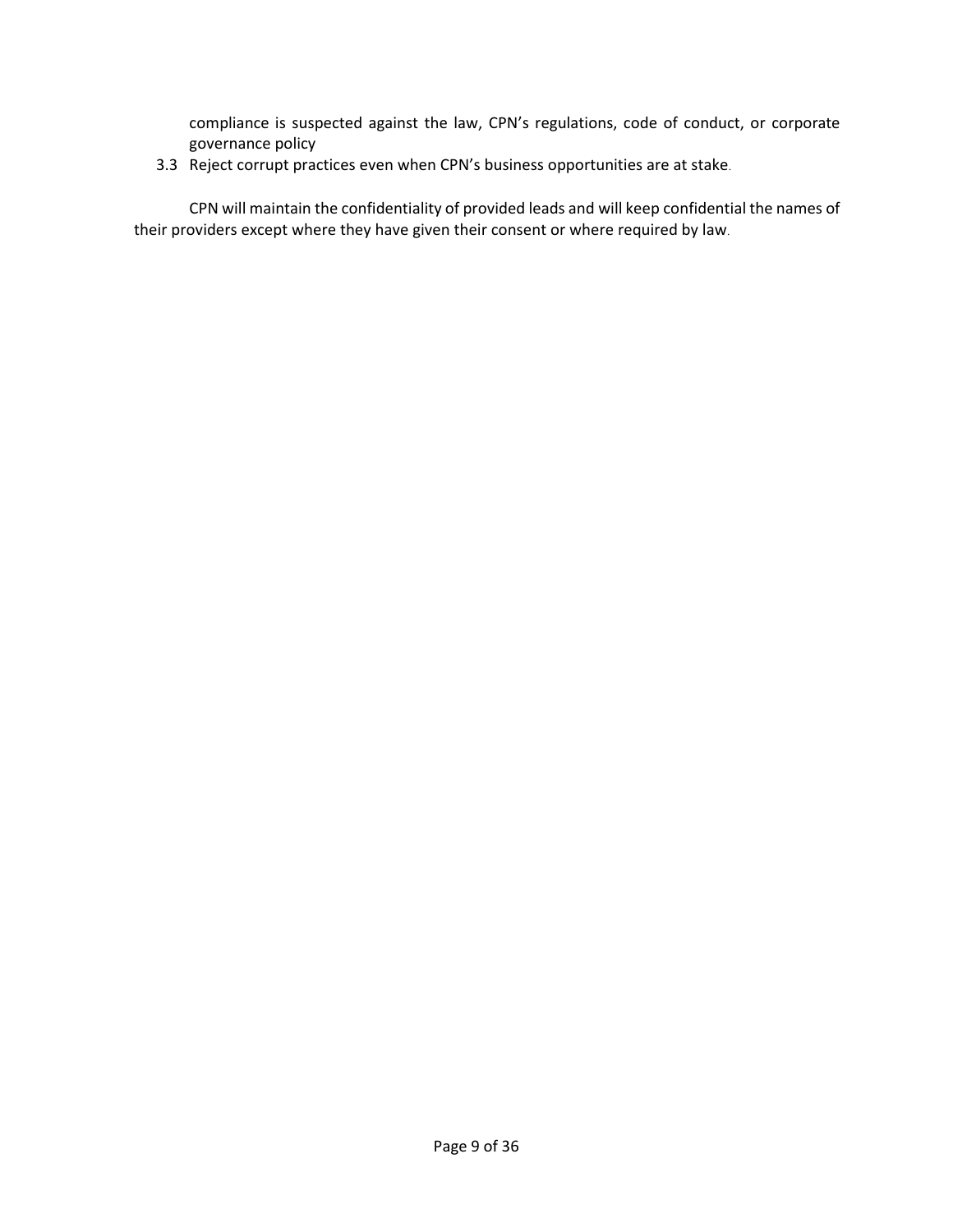#### **4. Code of Conduct**

The Code of Conduct provides good practices for CPN employees to apply to their jobs so that business execution may prove transparent, moral, and ethical, with due regard for all stakeholders.

#### **1) Directors and executives**

- 1. Perform duties according to the law, rules, regulations, and relevant policies
- 2. Perform duties with honesty, due attention, prudence, and ethics for the maximum benefit of CPN and the stakeholders
- 3. Be a role model for employees by conforming to Code of Conduct and Corporate Governance Policy
- 4. Encourage and ensure CPN's transparent business execution, free of corruption
- 5. Devote time to work with the utmost knowledge and ability
- 6. Avoid conflicts of interest with CPN, whether directly or indirectly
- 7. Do not get involved in unlawful transactions of assets or other benefits with CPN's stakeholders
- 8. Do not use one's authority to reap personal benefit
- 9. Maintain one's dignity so as to be respectable in society; behave properly according to one's role and authority
- 10. Treat others with kindness; respect the rights and dignity of others; honor others
- 11. Keep confidential information of CPN and the stakeholders through measures against leaks to unrelated people even after ending employment with CPN, except in compliance with the law or under commitment
- 12. Refrain from exploiting data derived from their job performances for undue personal or others' gains, and refrain from unfair actions concerning the trading of CPN's and related companies' securities.

#### **2) Employees**

- 1. Perform duties according to the law, rules, regulations, and relevant policies
- 2. Adhere to honesty, fairness, and ethics in performing duties
- 3. Exert transparency and corruption-free job performance
- 4. Perform duties with responsibility, caution, and dedication for the company's maximum benefit
- 5. Continuously improve work under responsibility
- 6. Maintain one's dignity so as to be respectable in society; behave properly according to one's role and authority
- 7. Treat others with kindness; respect the rights and dignity of others; honor others
- 8. Open to others' opinions with reason and without bias
- 9. Create unity and provide assistance for the overall benefit of work, society, and the country
- 10. Keep confidential information of the company and the stakeholders through measures against leaks to unrelated people even after ending employment with the company, except in compliance with the law or under commitment
- 11. Refrain from exploiting data derived from their job performances for undue personal or others' gains, and refrain from unfair actions concerning the trading of CPN's and related companies' securities.
- 12. Avoid any action or making comments to stakeholders, external parties, the press, the social media, or social networks of various forms on matters that may harm CPN's reputation and image, or that may mislead others about CPN's involvement in such action or comments
- 13. Refrain from claiming as one's own the performance of others whether in or outside the company.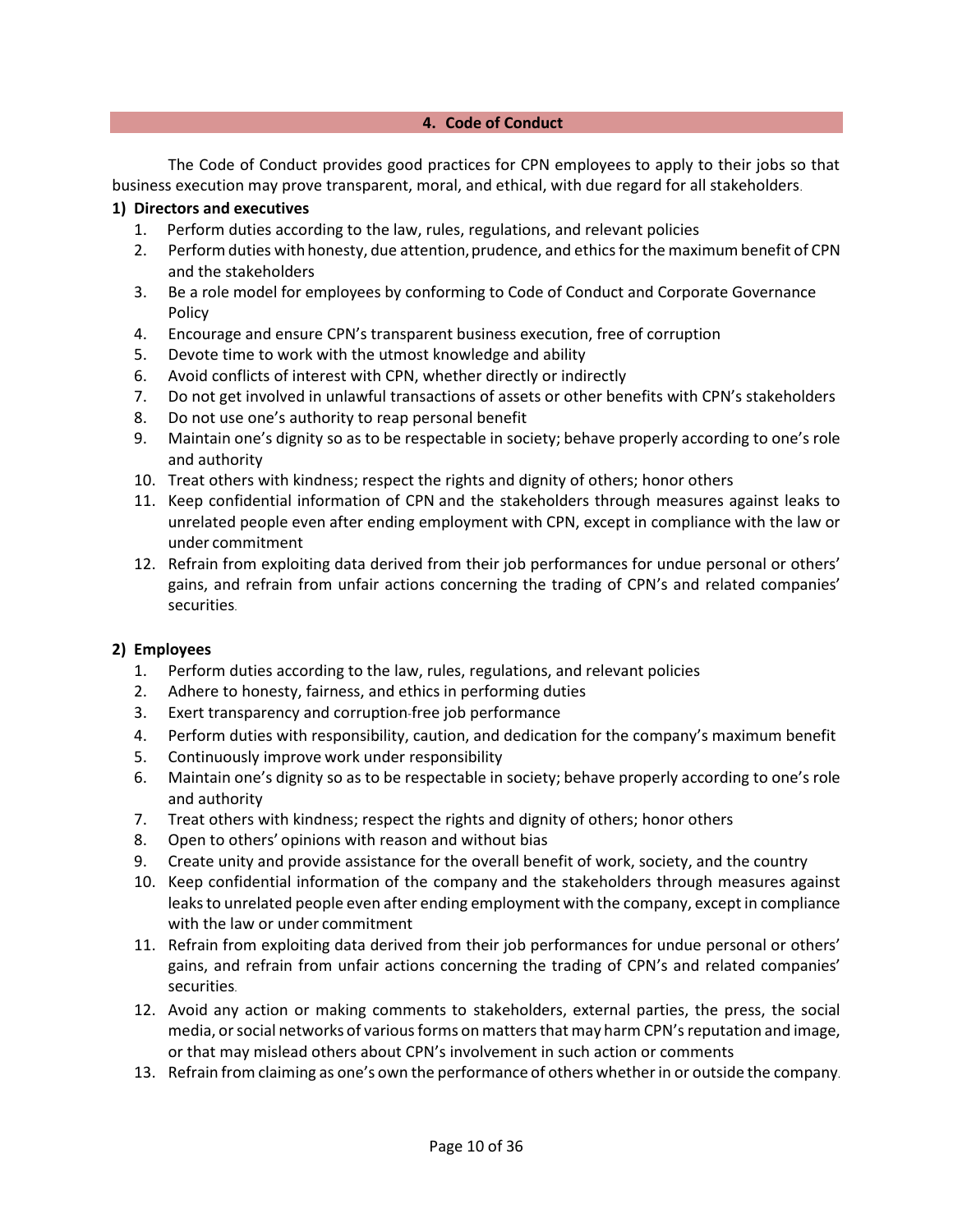#### **5. Policies and implementing guidelines in conformance to the Code of Conduct**

#### **1) Recording, reporting, and storage of data policy**

- 1. CPN personnel must record factual, complete, and timely financial data, business data, and data on CPN's stakeholders in compliance with the rules set by CPN or by law.
- 2. CPN personnel must report factual and straightforward data without falsifying documents or concealing or distorting them.
- 3. CPN employees must maintain material business information as well as confidential information of the company and stakeholders with utmost seriousness and within a limited circle, without disclosing it to insiders or outsiders even in the case of retirement, resignation, or termination of work with the company, except as stipulated by the law or resolutions of the directors.
- 4. CPN personnel must not use the company's inside information that has not been disclosed to the public for their own interest or for the interest of others.
- 5. Outsiders with the opportunity to handle or have access to confidential information must sign a Confidentiality Agreement to ensure that they are careful to keep the confidentiality and inside information, as applied to employees.
- 6. The disclosure of material information must be made by an authorized person. When receiving questions about material business information without the authority to disclose it, one must refer to an authorized person.

#### **2) Securities trading and insider trading policy**

- 1. CPN personnel must not engage in unfair actions concerning the trading of CPN's and related companies'securities for personal or others' gains, including
	- Refraining from buying, selling, transferring, or taking transfer of CPN's securities through exploiting confidential inside information for personal or others' gains(Insider Trading)
	- Refraining from buying, selling, transferring, or taking transfer of CPN's securities to mislead others and by distorting the prices or securities volumes traded, or both, thus misleading others and profiting from such tricks (Market Manipulation)
	- Refraining from spreading false news or distorting data to mislead others or act in the hope of misleading them about CPN or its security prices (Misstatement).
- 2. In case of rumors or news affecting securities transactions or the decision to invest in CPN's securities, the company must clarify such rumors or news as promptly as possible.
- 3. In case of irregular transactions of the Company and other related entities due to the leak of its information not yet disclosed by insiders, such insiders who leaked the information are considered violators of CPN's rules and may be punished by relevant law.

#### **3) Information security policy**

Defining a scope for oversight and management of corporate information technology that aligns with CPN's business needs, the Board has ensured IT application to grow business opportunities and develop business practices and risk management to achieve business objectives and key goals. CPN personnel must conform to the policy in the following ways.

1. The use of CPN's information system must be for the sole purpose of business. The information system is considered CPN's asset, so users cannot expect privacy and must avoid using it outside business operation.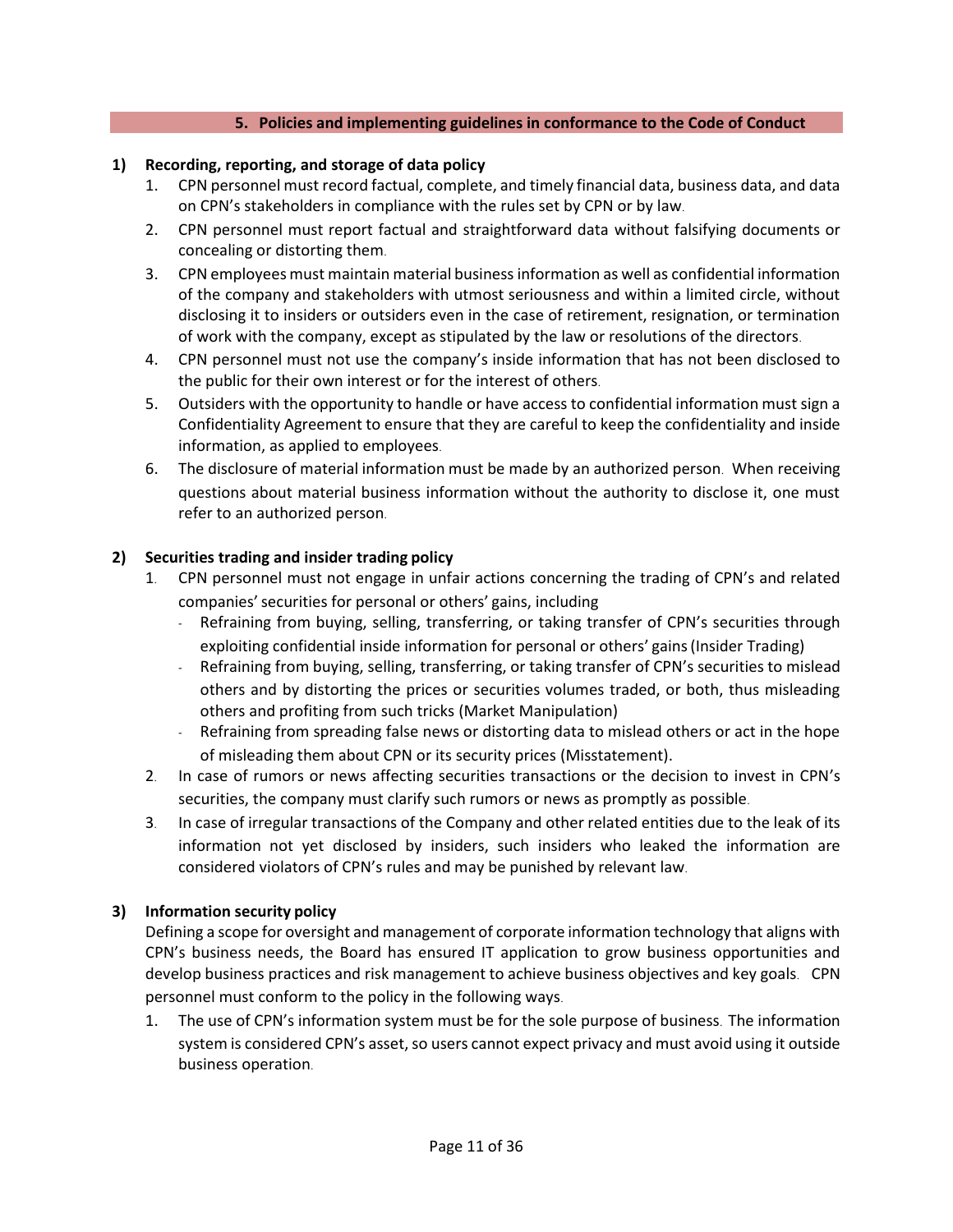- 2. CPN employees must strictly adhere to the Information Security Policy and Information Security Standards as well as law, rules, regulations, and relevant policies.
- 3. The owner of the information must classify confidentiality levels as appropriate to the reference of the Information Security Standards. Such classification takes into account the necessity to protect the information for business purposes and impacts if the information is leaked or if the regulations, law, and binding contracts are modified. The levels of confidentiality can change depending on the decision of the owner of the information.
- 4. CPN employees facing an emergency case that may affect business operation and stability of the information system or encounter vulnerability of the system, whether technical or operational, or anything that may cause risk to CPN must promptly inform the responsible department.
- 5. The internet media and computer system must be used only as necessary and for business.
- 6. The internet media must not be used to cause damage to CPN's computer and internet systems.
- 7. The internet media, computer system, or other equipment must not be used to improperly search for, disseminate, or keep information, contrary to morality, relevant law, rules, regulations, or policies.
- 8. CPN employees must use copyrighted computer programs and contact the department responsible for information technology for the installment of additional computer programs for business if necessary.
- 9. CPN employees must keep confidential the company's access codes (passwords) to the computer system and programs so that outsiders cannot have access to it.
- 10. If CPN allows the hiring of temporary employees, student trainees, agencies, companies, sellers, business partners, contractors, advisers, CPN's customers, and CPN's non-employees to have access to its information system, the supervisors of the unit must monitor the use by such persons against the rules, regulations, and policies.
- 11. CPN employees must cooperate in the monitoring, control, and any action to ensure the security of the information system.

### **4) Internal control and internal audit policy**

- 1. CPN properly and sufficiently develops an internal control system to ensure that the company conducts business by taking into account efficiency and effectiveness of the operation, reliability and correctness of financial statements and compliance with relevant law, rules, and regulations.
- 2. CPN sets up an internal audit as a key mechanism to measure the appropriateness and sufficiency of the internal control system and risk management.
- 3. CPN cultivates knowledge, understanding, and awareness of the criticality of adherence to the internal control and internal audit systems among all employees.
- 4. CPN employees must adhere to the internal control and internal audit systems as part of their work to ensure efficiency, effectiveness, correctness, and reliability.
- 5. The Audit Committee is responsible for regularly following up and checking the appropriateness and sufficiency of the internal control system in line with the actual business situations.

### **5) Managing conflicts of interest policy**

- 1. CPN employees must refrain from competing with CPN, whether directly or indirectly.
- 2. CPN employees must refrain from engagement in potential conflicts of interest between oneself and CPN, and from any action that poses direct or indirect burdens to CPN.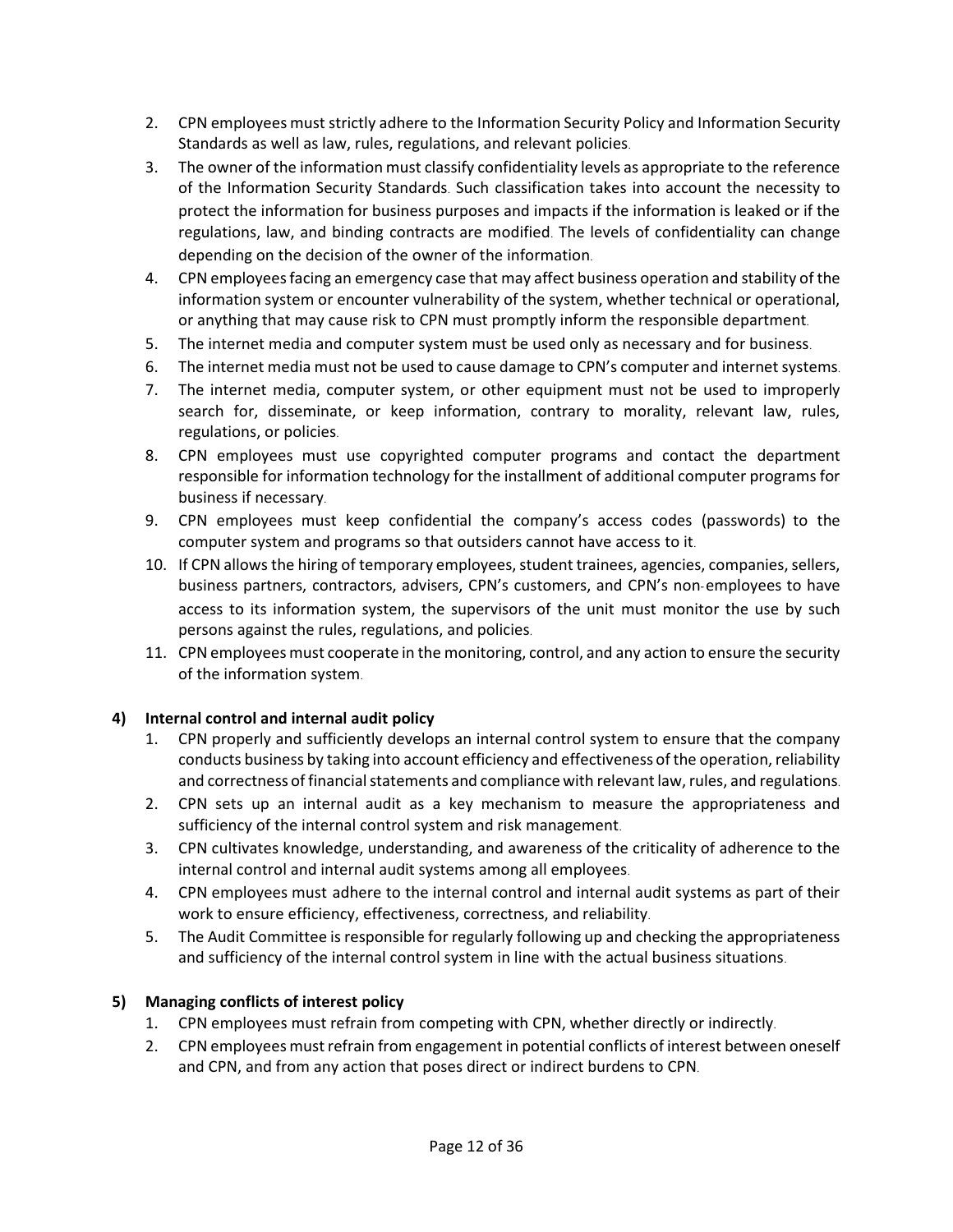- 3. CPN personnel must not spend work hours on private businesses or activities unrelated to CPN's business in a way that affects their own job competency and performance efficiency.
- 4. CPN employees must refrain from participation in reviewing items of conflicts of interest involving oneself; if participation is unavoidable, one must immediately inform one's supervisor.
- 5. CPN employees must avoid letting personal relationships with other parties or agencies harm CPN's best interests.
- 6. CPN employees must conform to the criteria, procedures, and disclosure of connected transaction information strictly by the law or regulators' requirements, while observing CPN's regulations.
- 7. If it is necessary to make connected transactions, transactions must be in accordance with the general business conditions as approved by the Board, based on transparency and fairness, as if done with outsiders and taking into account CPN's maximum benefit.
- 8. If the connected transactions are against general business conditions as approved by the Board or if their nature or sizes exceed the authority of the management, they must be submitted to the Audit Committee for checking and providing opinions before seeking approval of the Board or shareholders.

### **6) Tax Policy**

- 1. CPN has in place transparent, fair, and auditable tax management practices in line with the laws and applicable regulations in each country where it does business. This provides CPN with suitable tax benefits, while supplementing optimal benefits for CPN and its stakeholders.
- 2. CPN has in place proper planning, investigation, and analysis of tax impacts for its international investment projects before actual investment.
- 3. CPN has appointed competent parties responsible parties for tax matters to coordinate with and contact public tax agencies and provide factual business tax data.

### **7) Anti-corruption policy**

CPN's Board, management, and employees must not solicit, act, or accept any corrupt practices, direct or indirect, for personal or others' gains in any country or involving public/private agency dealing with its business. Each of them must together promote the values of integrity and responsibility into corporate values. The policy encompasses the actions specified below:

- 1. CPN institutes risk assessment concerning anti-corruption and develops practical measures in line with the identified risks and the internal control system alike. Annual revision is to be made.
- 2. CPN develops procedures with enough details for conformance to this policy and efficiently prevents business corruption.
- 3. CPN stages orientation and training for its employees, adding to their mastery of the anticorruption policy, measures, and procedures.
- 4. CPN institutes an internal control system suitable to the Company's business operation to ensure the efficiency and effectiveness of the policy on anti-corruption, which encompasses compilation processes of financial and accounting data; human capital management processes; and other processes under CPN's operation.
- 5. CPN institutes reporting, monitoring, and reviews of conformance to the policy on anticorruption, all of which follow suitable procedures to ensure a complete, adequate, and timely policy.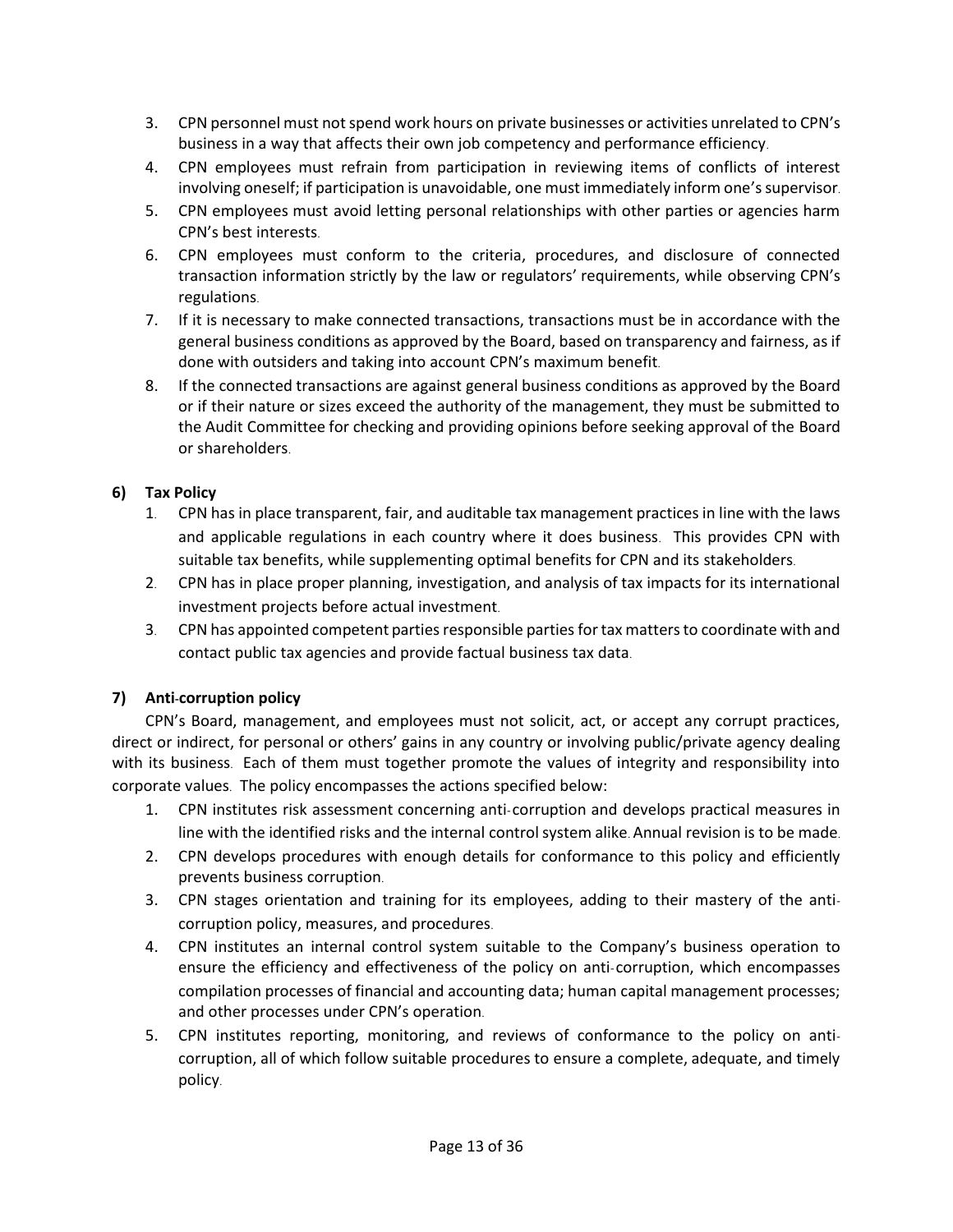- 6. CPN institutes safe communication channels for its employees and all stakeholders to seek guidance, give tips or comments, or file complaints about corrupt practices, while enjoying protective measures.
- 7. CPN institutes internal and external communication of this policy for widespread conformance, which includes notifications made to subsidiaries, associates, other companies under CPN's control, and business representatives so that they may in turn implement this CPN policy.
- 8. CPN encourages sharing of knowledge, experience, and good practices among peer companies, including all related parties, to form allies. It also participates in anti-corruption activities hosted by other companies, associations, chambers of commerce, or regulators.

### **8) Acceptance and giving of gifts, reception, entertainment, or other benefits policy**

Gifts, reception, entertainment, or other benefits are acceptable when they:

- 1. Are undertaken properly, openly, and transparently on behalf of CPN.
- 2. Conform to moral principles, laws, and protocols of CPN, government agencies, state enterprises, and related agencies.
- 3. Suit each locality's circumstances, festivals, and customs.
- 4. Are not pretexts for corrupt practices.
- 5. Do not lead to conflicts of interest (personal versus CPN's).
- 6. Gifts, reception, entertainment, or other benefits must not be accepted or offered, directly or indirectly, if they affect CPN's businesses.
- 7. Should employees fall under life-threatening circumstances or feel so, they may consider paying money or other benefits provided that they prepare written documents afterward for reporting to superiors and Internal Audit, with clearly and factually recorded objectives and nature of payment.

### **9) Anti-money laundering policy**

- 1. CPN is committed to engaging in business with credible customers and business partners that conduct their businesses by the law. It exercises care in engaging in transactions with parties or juristic persons with suspected wrongdoing.
- 2. CPN does not abet or refrain from any action to conceal the sources of money or properties related to wrongdoing and does not engage in any transaction in which money or properties connected with wrongdoing are processed, transformed, or converted into lawful properties. This includes support to the above-mentioned wrongdoing.
- 3. CPN employees will unconditionally cooperate with relevant agencies to prevent business money- laundering and will strictly comply with laws on the prevention and suppression of money-laundering. For queries on this, one should consult CPN's legal department or legal.

# **10) Political participation policy**

- 1. CPN is politically neutral and has no policy to provide political assistance or engage in actions affiliated with political parties or groups.
- 2. CPN employees command their duties, the rights and freedom under the constitution and other applicable legislation, including the exercising of their voting rights.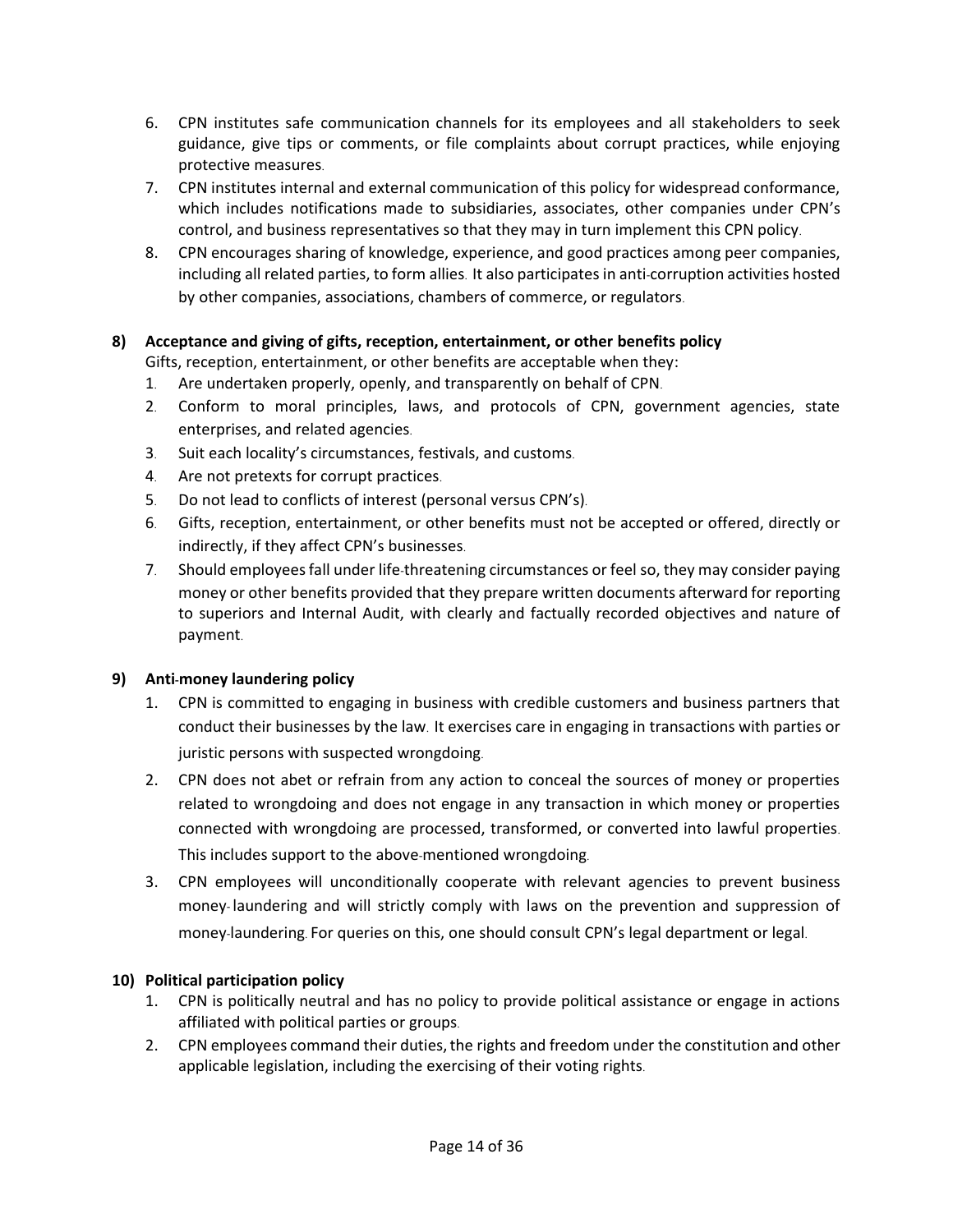- 3. CPN personnel may personally join political activities without depriving CPN's work hours and performance without expression of views or use of other means to mislead others that CPN is behind any political party or political group or supports it.
- 4. CPN employees must not employ company assets or provide its service in support of political activities or other actions potentially implying CPN's participation or support to political parties or groups.
- 5. Political parties wishing to rent venues must follow CPN's procedures on venue sales or lease processes and must secure approval from the authorities under CPN's approval protocols. Approval must involve no special favor for any particular political party and must transparently and fairly follow uniform practical guidelines for all political parties.
- 6. CPN personnel must not exert their authority to solicit, pressure, or force colleagues or subordinates to support any political activity, directly or indirectly.

# **11) Responsibility for the company's assets policy**

- 1. CPN employees must keep assets functional and protect them against damage or loss.
- 2. If the assets under the responsibility of an employee or any person are damaged or lost, that person must take joint responsibility with the company as stipulated by the company's rules, regulations, and policies.
- 3. CPN employees must use the company's assets for business with economy and awareness of the value for maximum benefit, taking into account environmental protection and energy conservation.
- 4. CPN personnel must not unduly exploit any of CPN's assets for personal or others' gains, directly or indirectly, or unlawfully use them.
- 5. On leaving CPN, all employees must return assets used in their business including the information used for work, results of work, and inventions to the company, in any form it was kept. Moreover, they must not record, copy, or photocopy the information for dissemination or for personal gains without CPN's consent.

### **12) Intellectual properties policy**

- 1. CPN must conduct business and encourage employees to obey the law or regulations on intellectual property rights, whether in trademarks, patents, copyrights, commercial secrets, or other intellectual properties as stipulated by law.
- 2. CPN employees have the right and support to independently invent work under relevant law, by which the work that is the result of duty or work using the company's information or work done specifically for the Company, is considered the company's asset except the company's explicit allowance that the work belongs to the creator, inventor, researcher, or other persons.
- 3. CPN cultivates employees' awareness of the importance of respecting intellectual property rights, whether involving direct operation of work or daily life.
- 4. Relevant persons must ensure that the application of the findings of research or information in their work respects others' intellectual property rights.

# **13) Respect of law and principles of human rights policy**

1. CPN employees must thoroughly understand and strictly obey the law relating to one's own duties and responsibility. If in doubt, seek advice from the legal department or a legal adviser. Avoid acting based on one's own interpretation.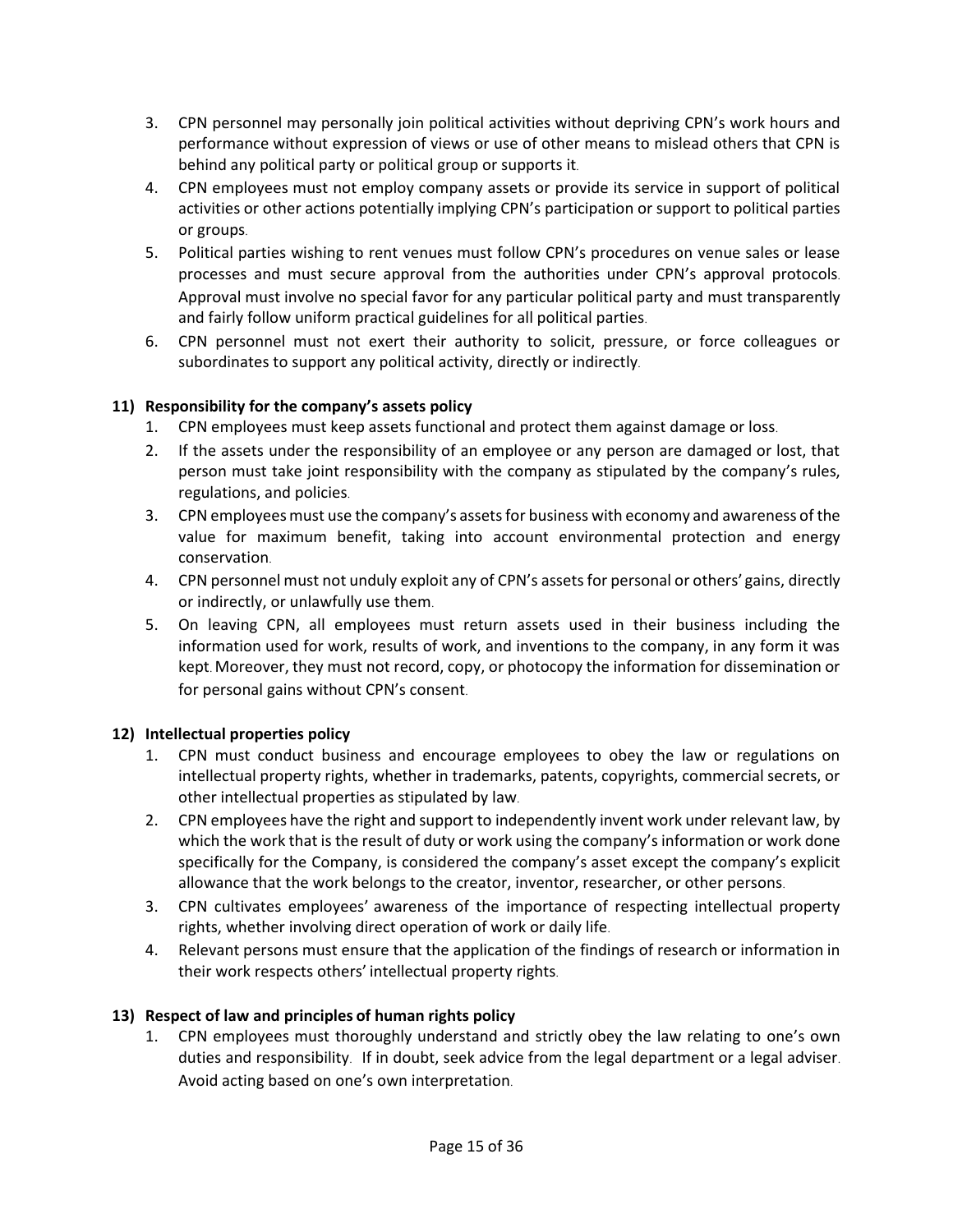- 2. When working abroad, study the law, customs, traditions, and cultures of that country before undertaking any activity concerning the company's business so as not to violate them.
- 3. CPN promotes and respects the protection of human rights, and ensure that CPN's business is in line with human rights concerning forced labor or child labor.
- 4. CPN employees must respect and provide fair treatment to all stakeholders based on fairness, human dignity, non-discrimination of origin, race, gender, age, skin color, religion, physical state, status, or birth.
- 5. CPN promotes compliance with human rights within the company and encourages subsidiary companies, investors, business partners, and all stakeholders to observe the international standards of the principles of human rights.
- 6. CPN protects the rights of stakeholders affected by the violation of their rights as a result of the company's operation by considering compensation no lower than the rate stipulated by law.

### **14) Treatment of customers policy**

- 1. CPN is committed to ensure the satisfaction of the customers with quality goods and services, according to safety on health, life, and property.
- 2. CPN employees must respect promises or agreements with customers with fairness. If such promises or agreements cannot be kept, one must promptly negotiate with the customers in advance so as to solve problems or avoid damage.
- 3. CPN employees must behave towards all customers with equality and without discrimination.
- 4. CPN must disclose information to customers in a complete, correct and sufficient manner, without concealing, distorting, giving false or misleading information.
- 5. CPN must not use images or contents that may cause negative attitudes, social division, or improper values, especially those about sex or immorality, in CPN's sales campaigns.
- 6. CPN is committed to oversee that the environment, the area inside and around the property under CPN's management, is safe for health, life, and property.

# **15) Hiring & purchasing and treatment of business partners policy**

- 1. CPN ensures hiring & purchasing processes for products and services that are fair, transparent, and corruption-free, marked by fair selection and treatment of all business partners under the regulations of CPN and applicable government agencies.
- 2. CPN has in place a screening process for business partners before taking on jobs, which also sees annual assessment of their performances and risks.
- 3. CPN employees must not participate in hiring & purchasing processes with business partners close to themselves, including parties or businesses of families, siblings, or close relatives.
- 4. Hiring & purchasing must not include specifications for products or services unique to any business partner. Unless adequately justified, specifications must not be deliberately written in favor of certain products or services.
- 5. CPN must provide the same details of information and conditions to all business partners.
- 6. CPN employees mustrespect promises or agreements with business partners with fairness. If the promises or agreements cannot be kept, one must promptly negotiate with the partners in advance so as to solve problems or avoid damage.
- 7. CPN is committed to maintain sustainable relationship with business partners, including cooperation in economy, society, and the environment.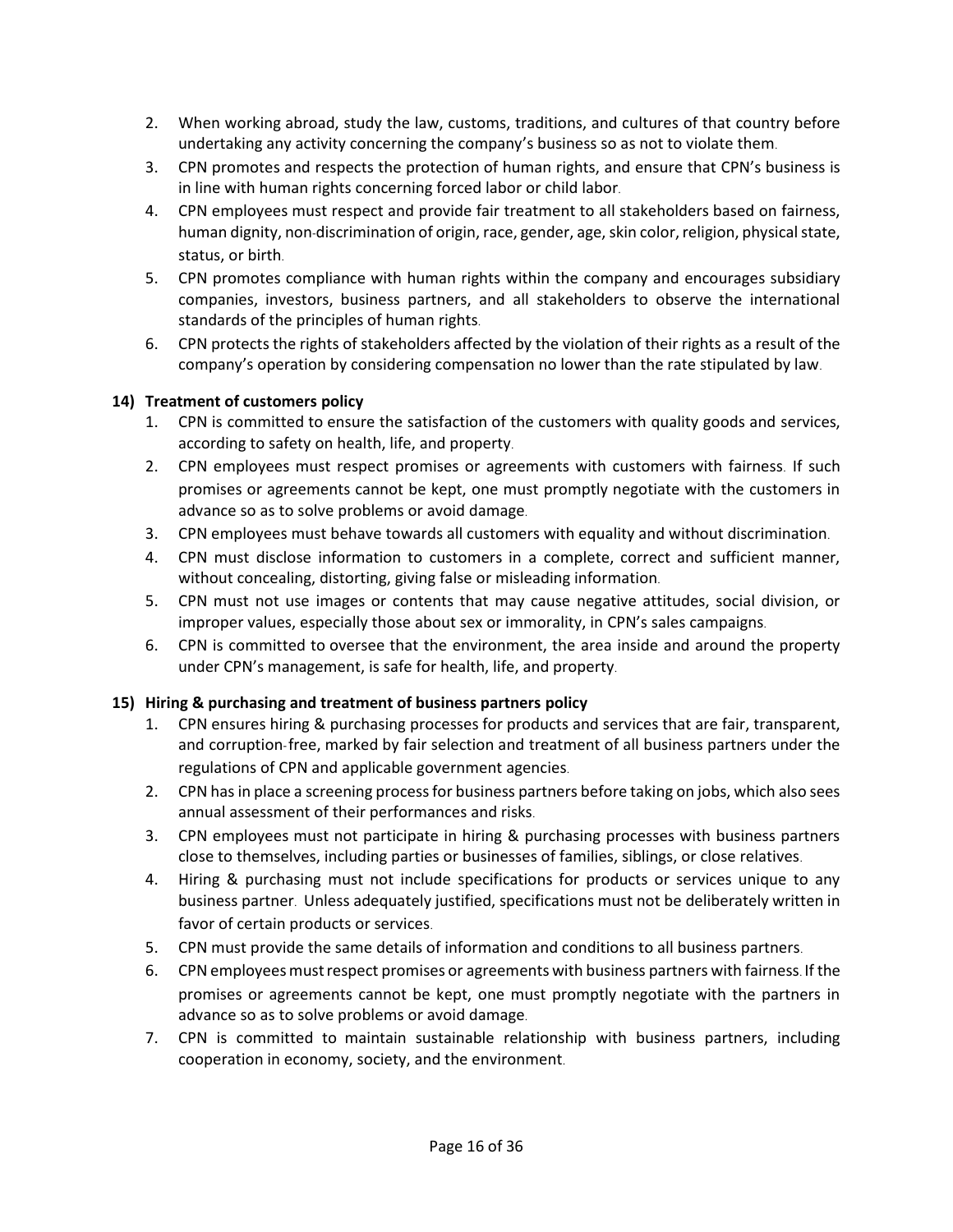#### **16) Treatment of creditors policy**

- 1. CPN employees must strictly respect promises or agreements with creditors. If the promises or agreements cannot be kept, one must promptly negotiate with the creditors in advance so as to solve problems or avoid damage.
- 2. CPN is committed to manage work to ensure the creditors of CPN's financial status and good record of loan repayment.
- 3. CPN must manage the loans according to the objective of expenses; abstain from using the loans in the way that may cause damage to the company.
- 4. CPN must disclose information to the creditors in a complete, correct, and timely manner.

#### **17) Treatment of employees policy**

- 1. CPN providesfair employment conditions so that employees may receive proper remunerations according to their knowledge, ability, potential, and performance, based on transparent and fair principles, in line with CPN's performance and comparable to other companies in the same business.
- 2. CPN suitably manages and develops its personnel's knowledge, skills, experiences, and incentives.
- 3. CPN provides a process of selection, appointment, transfer, welfare, awards, termination of employment, and punishment of employees, based on transparency, accountability, honesty, and fairness.
- 4. CPN encourages employees to widely and continuously develop and exchange knowledge and ability.
- 5. CPN is committed to oversee a working environment that is safe to health, life, and property of employees.
- 6. CPN must provide key information to employees so that they may be aware of CPN's performance and actual situations.
- 7. CPN encourages dialogue between CPN and the employees or representatives of the employees to present information to CPN's decision-makers so as to improve the quality of the workplace in view of joint development.
- 8. CPN equally respects the rights of expression of all employees without intervention; also, sets up a process of hearings and complaints in a proper and fair manner.
- 9. CPN promotessupporting activities so that employees may have a balanced life, whether related to work, education, recreation, or family.

### **18) Business competition policy**

- 1. CPN observes the rules of fair competition by not seeking business rivals' secrets through dishonest means and not discrediting them by way of slander or other improper means.
- 2. CPN employees must examine and conform to the rules on business competition, both domestically and abroad where applicable, and must not cause unfair competition through the likes of collusion, trade monopolies, and unfair pricing. Questions on this must be referred to Legal.
- 3. CPN encourages constructive sharing of information for the broad business of developing and managing shopping complexes so as to strengthen business and contribute to sustainable national economic, social, and environmental development.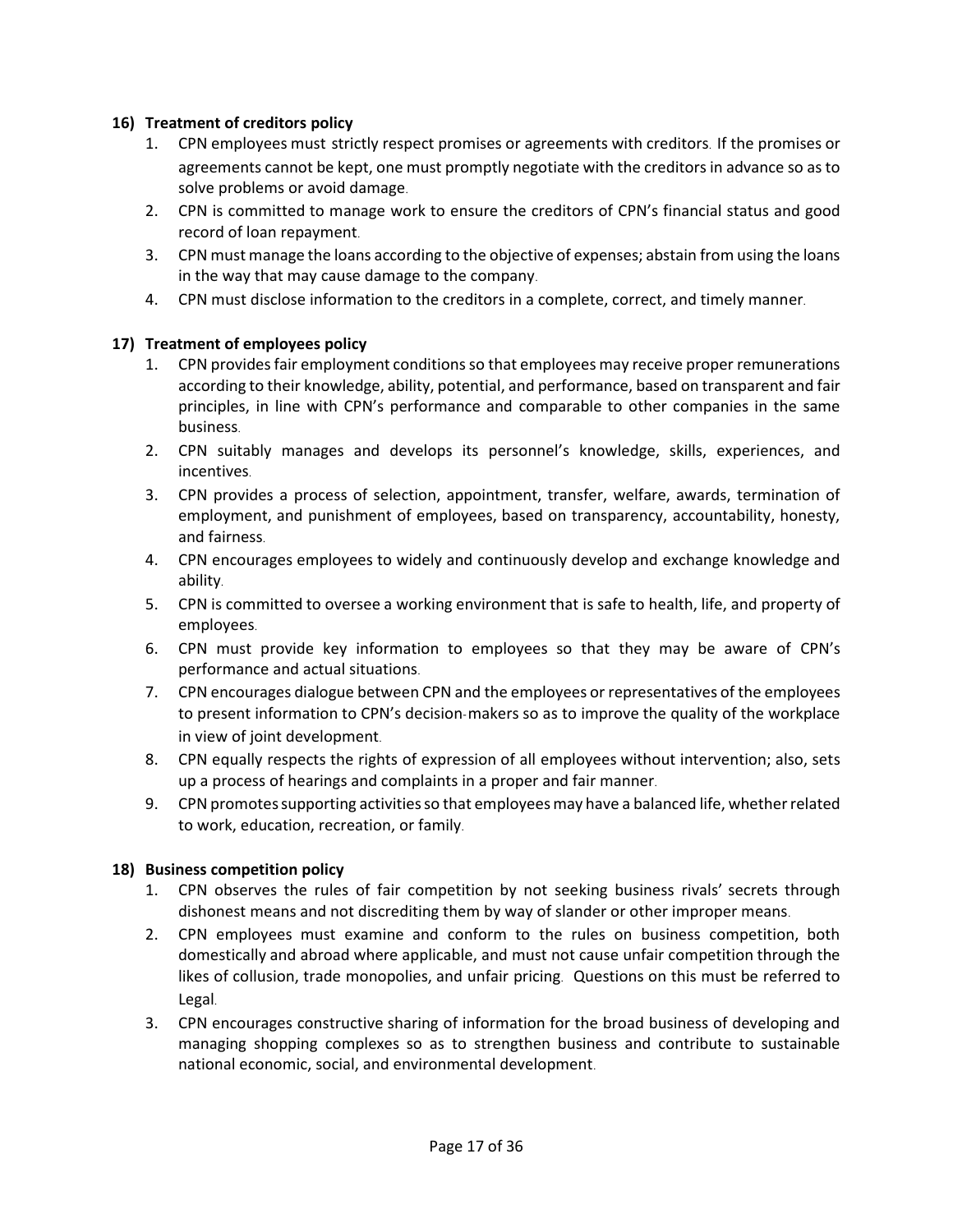### **19) Society, communities, and the environment policy**

### • **Society and communities**

- 1. Base business on ethics and responsibility towards society, communities, and the environment.
- 2. CPN is committed to participate in the development of the community doing business and the overall society, whether in economic, social, community, or environmental aspects.
- 3. CPN encourages employees to selflessly act as volunteers and responsibility towards society.
- 4. CPN encourages sustainable activities benefiting society, communities, and the environment under the following directions:
	- Activities in line with CPN's business operation
	- Activities that can be implemented continuously and concretely
	- Activities that truly benefit society, communities, and the environment in the long run
	- Activities that encourage educational development and continuous learning.
- 5. CPN encourages employment, skill development for labor, as well as conservation of the arts and culture in the community where the company's business is situated.
- 6. CPN encourages the networking of the people sector, monitors and participates in social activities, exchange and transfer of technology, as well as alleviation of hardship caused by natural disasters.

#### • **Environmental, energy, and natural resource conservation**

- 1. In conducting its business, CPN must conform to environmental legislation and regulations, environmental management standards, and other regulations applicable to the environment, energy, and natural resources.
- 2. In carrying out its businesses, CPN pays attention to the environment by subscribing to the Biodiversity Management Policy & the Climate and Environment Policy.
- 3. CPN is committed to managing its business to prevent and control environmental impacts, while controlling potentially wasteful activities requiring energy and natural resource consumption.
- 4. CPN is committed to constantly reviewing and improving its environmental management through energy-saving, consumption of alternative energy, resource conservation, reuse of materials, and proper disposal of waste or hazardous materials.
- 5. CPN institutes constant assessment and monitoring of performance or impacts on the environment, energy, and natural resources.
- 6. CPN is committed to educating stakeholders on the conservation of the environment, energy, and natural resources, while encouraging and providing cooperation, as well as supporting publicity of assorted activities among organizations, government agencies, society, and the public.
- 7. CPN is committed to enhancing its knowledge of the conservation of the environment, energy, and natural resources so as to produce innovations for its own operation.

### **20) Safety and occupational health policy**

- 1. CPN must respect the law, rules, and other regulations concerning safety and occupational health in operating business.
- 2. CPN arranges for sufficient, efficient practices and action plans on safety and occupational health.
- 3. CPN arranges for sufficient, efficient, and proper security and alarm systems within the offices and factories under the company's management.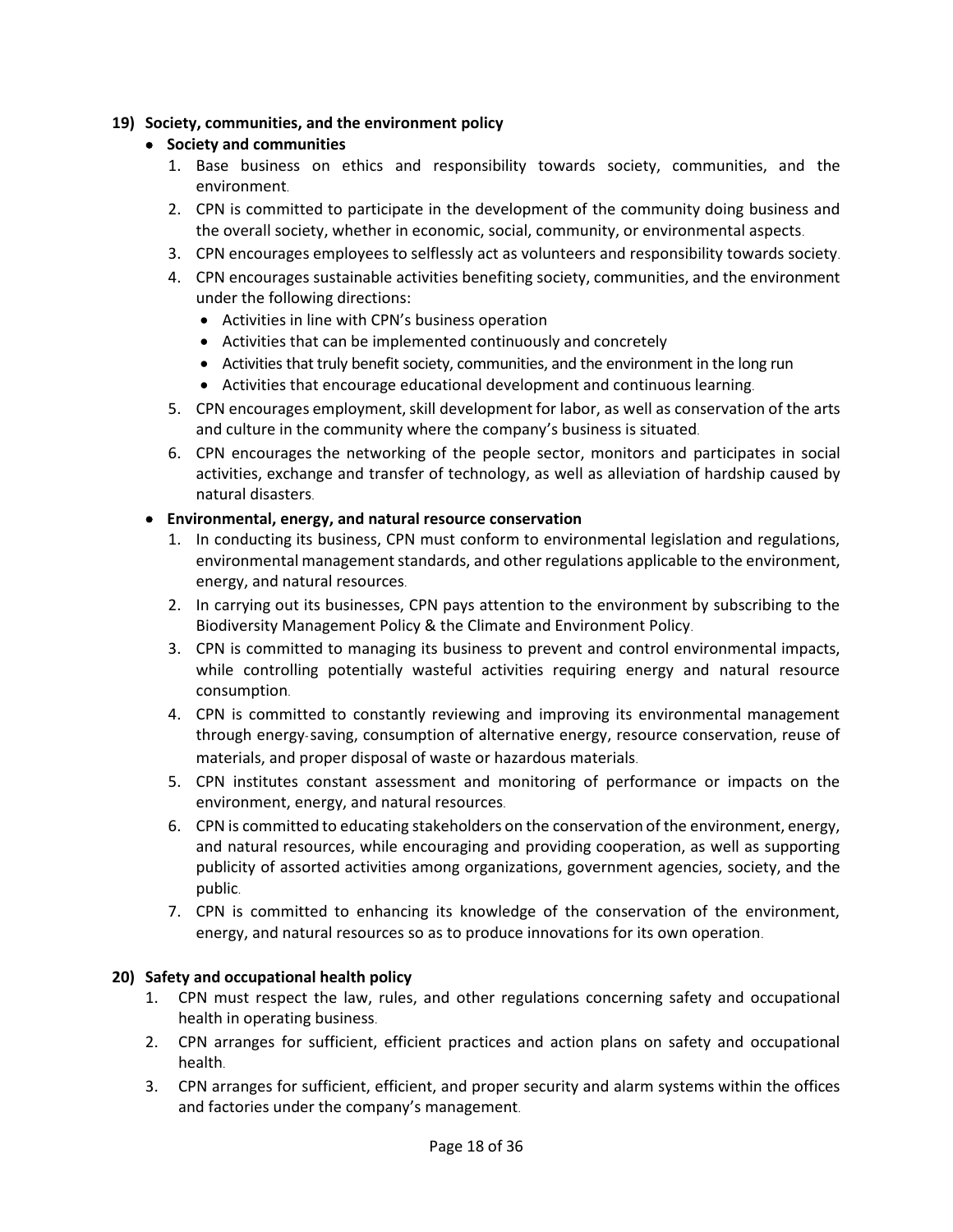- 4. CPN must prevent and control risk that may cause loss due to accidents, injuries, or illness from work, lost or damaged property, improper working methods, and other potential mistakes.
- 5. CPN sufficiently and efficiently arranges for public relations and communication to bring about understanding and disseminate information on safety and occupational health to employees as well as stakeholders.
- 6. CPN continuously and regularly assesses and monitors work on safety and occupational health relating to business.
- 7. CPN arranges for continuous and regular preparation in case of emergencies that may cause disruption to business operation or cause damage to CPN's reputation and image.

### **21) Public relations and marketing policy**

- 1. CPN is committed to operate activities on public relations and marketing in a clearly defined, fair, and accessible manner for the maximum benefit of consumers.
- 2. CPN must provide information, publicize, or conduct public relations on the basis of righteousness and creativity without distorting facts, violating relevant law, or misleading stakeholders.
- 3. CPN must communicate and bring about proper understanding of the company among stakeholders on a complete, timely, and equal basis.
- 4. CPN is aware of situations and expectations of society and responds to the situations with correctness, utmost ability, and timeliness such as meet-the-press activities, and dissemination of news and activities.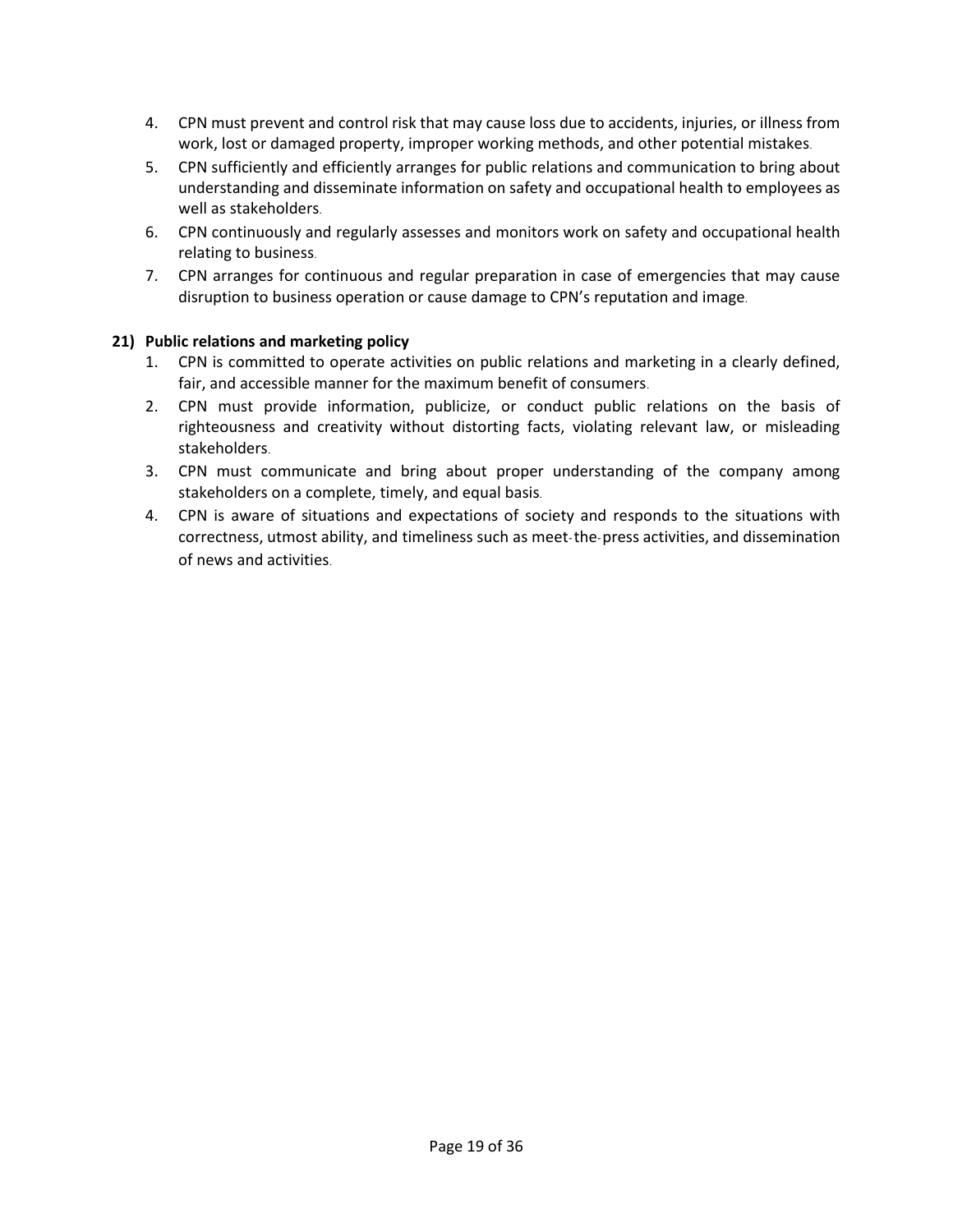#### **6. Corporate Governance Policy**

Since good governance frames the business of CPN, which is committed to morality, ethics, and due regard for the balanced interests among stakeholders, which would pave the way for long-term stability and growth in tandem with a healthy society and environment, the Board has defined CPN Corporate Governance Policy through the five following categories:

#### **Section 1: Rights of shareholders**

#### **1) Rights of shareholders**

- 1. Rights of ownership registration
- 2. Rights of share transfer
- 3. Rights to regularly and sufficiently receive the company's important and material information
- 4. Rights to attend and vote in the company's shareholders meeting
- 5. Rights to elect or remove board members
- 6. Rights to consider remunerations of board members
- 7. Rights to the share of the company's profits
- 8. Rights to join decision- making and receive the results of the company's decisions on the company's fundamental changes, such as
	- Sale or transfer of the company's business, whether in whole or in important parts, to other people
	- Purchase or acceptance of transfer of other companies or other private entities
	- Execution, amendment, or cancellation of contracts of the company's leasing whether in whole or in important parts, the assignment of other person(s) to manage the company's business or the acquisition of other company with the objective of profit and loss sharing
	- Amendment of the company's memorandum of association, rules, and other similar regulations
	- Increase or decrease of capital
	- Company acquisitions or dissolutions
	- Issuance of debentures
	- Extraordinary transactions.

#### **2) Shareholders' meeting**

Shareholders have full opportunities to attend the meeting and cast their votes at the meetings. CPN encourages all shareholders—major, minor, foreign, or institutional investors—to attend these. CPN will also in no way deprive their access to its public information, including blocking of communication among shareholders or the participation in the shareholders' meeting. CPN will perform duties relevant to the shareholders' meeting as follows:

Prior to the shareholders' meeting

- 1. Minor shareholders can propose agenda items for consideration at the shareholders'meeting and nominate qualified people for election as directors ahead of the meeting as stipulated by CPN.
- 2. CPN sends meeting invitations in both Thai and English to the shareholders, containing complete and clear agenda details.
- 3. CPN posts meeting invitations, containing agenda details, at least 30 days ahead of the meeting on [www](http://www.cpn.co.th/).cpn.co.th and via the Stock Exchange of Thailand's news channels.
- 4. CPN sends meeting invitations with agenda details to the shareholders at least 21 days ahead of the meeting so that they mayhave enough time to study the details before voting on each agenda item.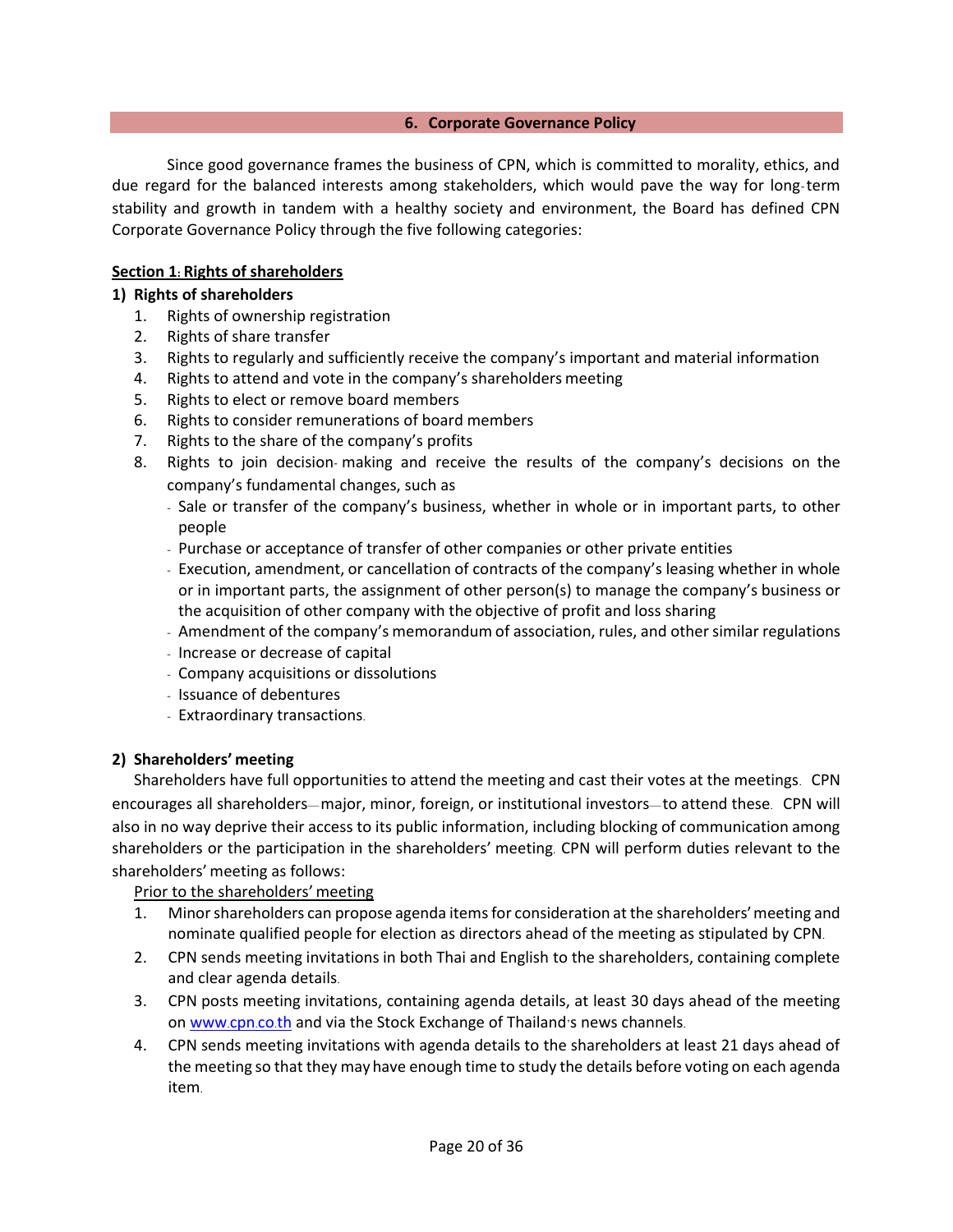5. Shareholders can send queries about agenda items at the shareholders' meeting ahead of the meeting by email to the Company Secretary: co.[secretary@cpn](mailto:secretary@cpn.co.th).co.th or by mail to the following address:

> The Company Secretary Central Pattana Public Company Limited 999/9 The Offices at CentralWorld, 31<sup>st</sup> floor Rama 1 Road, Pathumwan Bangkok 10330

### Day of the shareholders' meeting

- 1. CPN sets the date, time, and venue of the shareholders' meeting taking into account the convenience with which the shareholders can attend the meeting.
- 2. CPN provides computers and barcodes to facilitate the registration and vote counting in view of convenience, speediness, accuracy, and reliability of the information.
- 3. CPN provides voting ballots for each agenda item.
- 4. Shareholders are entitled to authorize the company's independent directors or other people deemed appropriate to attend the shareholders'meeting and exercise their rights to vote on their behalf.
- 5. CPN clearly informs the shareholders of the regulations controlling the shareholders' meeting and the voting procedures at the beginning of the meeting.
- 6. No addition can be made to the agenda item as listed in the invitation letter and no amendment to significant information can be made without notifying shareholders in advance.
- 7. CPN's directors and executives attend the shareholders' meeting and allow the shareholders to ask and present their views, as well as to seek clarification from the directors, executives, and the auditors during applicable agenda items.
- 8. CPN allows shareholders to vote for individual directors.
- 9. CPN counts the vote and discloses the results of the vote for each agenda item in the meeting with clarity and transparency.

### After the shareholders' meeting

- 1. CPN disseminates the resolutions of the meeting and the results of the vote for each agenda item via the Stock Exchange of Thailand's news channels.
- 2. CPN prepares correct and complete minutes of the meeting to the Stock Exchange of Thailand and posts them on CPN's website within 14 days after the meeting.
- 3. CPN disseminates the minutes of the meeting on CPN's website and via the Stock Exchange of Thailand's news channels.
- 4. CPN disseminates the filming of the meeting via CPN's website or as VCDs.

### **Section 2: Equitable treatment of shareholders**

CPN has devised policies and guidelines of fair treatment of all shareholders, whether minor investors or institutional ones, both in and outside the country, to exercise their rights as follows:

### **1) Monitoring of inside information**

The directors formulate a policy to monitor the use of inside information and CPN's securities transactions on the basis of equality and fairness of all shareholders and for the prevention of relevant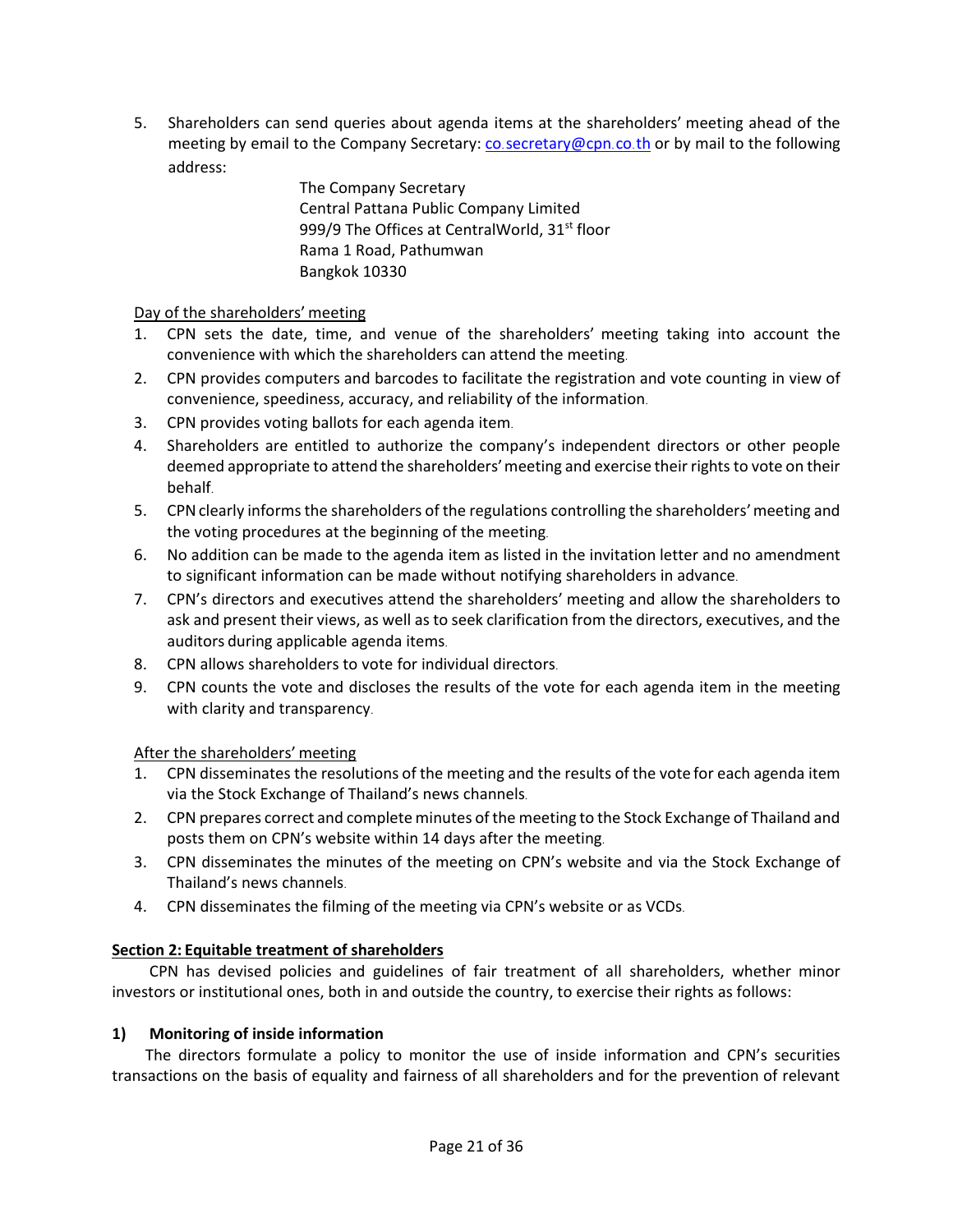directors and executives from undertaking dishonest securities transactions for their own benefit or the benefit of others.

- **Control of inside information:** The directors, executives, and all employees are prohibited from using CPN's material and undisclosed information to the public for their own benefit or the benefit of others and must strictly adhere to the policy on keeping and using inside information as specified by CPN.
- **CPN's securities:** The directors, the executives, and employees are entitled to invest in CPN's securities transactions. However, to prevent conflicts of interest, the directors, executives, and employees, as well as their spouses and children under the legal age, are prohibited from buying, selling, transferring, or accepting transfer of CPN's securities one month before the disclosure of the financial statements to the public. If the directors, the executives, and employees, as well as their spouses and children under the legal age, buy, sell, transfer, or accept transfer of CPN's securities, they must prepare and report a list of securities and a change in CPN's shareholding to the monitoring agency as specified. Furthermore, the Company Secretary is responsible for compiling securities holding information concerning directors and executives, as well as their spouses and children not yet of age, for the Board's information every quarter.

If a director, executive, or employee violates CPN's rules on the control of inside information and on CPN's securities holding, or other rules issued by applicable regulators, he or she is subject to CPN's disciplinary action and punishable by law.

#### **2) Monitoring of conflicts of interest**

It is CPN's policy to conduct business with honesty, open-mindedness, transparency, and fairness. CPN forbids its directors, executives, and employees to compete with CPN, avoid making connected transactions relating to them or people/entities that may cause conflicts of interest with CPN. The Board ensures that the company strictly performs duties according to criteria, method, and disclosure of connected transactions as specified by law or the monitoring agency.

If it is necessary to undertake connected transactions, they must be in line with general business conditions as specified and approved by the Board, based on transparency and fairness, as if the transactions were undertaken with other parties, taking into account CPN's maximum benefit. Stakeholders with conflicts of interest are forbidden to take part in the consideration of connected transactions. If the connected transactions are not in line with general business conditions as specified and approved by the Board and may cause conflicts of interest, the transaction must be submitted to the Audit Committee for opinions before submitting to the Board or shareholders for approval.

#### **3) Disclosure of vested interests**

The directors and the executives are responsible for disclosing vested interests held by themselves and relevant people that may relate to CPN's management according to the rules, conditions, and methods of the Capital Market Supervisory Board. The Company Secretary is responsible for compiling and submitting a copy of the report of such interests to the Chairman and the Chairman of the Audit Committee within seven days after receiving the report.

#### **Section 3: Roles of stakeholders**

CPN conducts business with fairness and adheres to the joint benefit between CPN and its stakeholders, as governed by the following policies:

• **Shareholders**: Stimulate growth with quality and stability for the shareholders'sustainable benefit with good and efficient performance; respect the shareholders' equal rights to receive necessary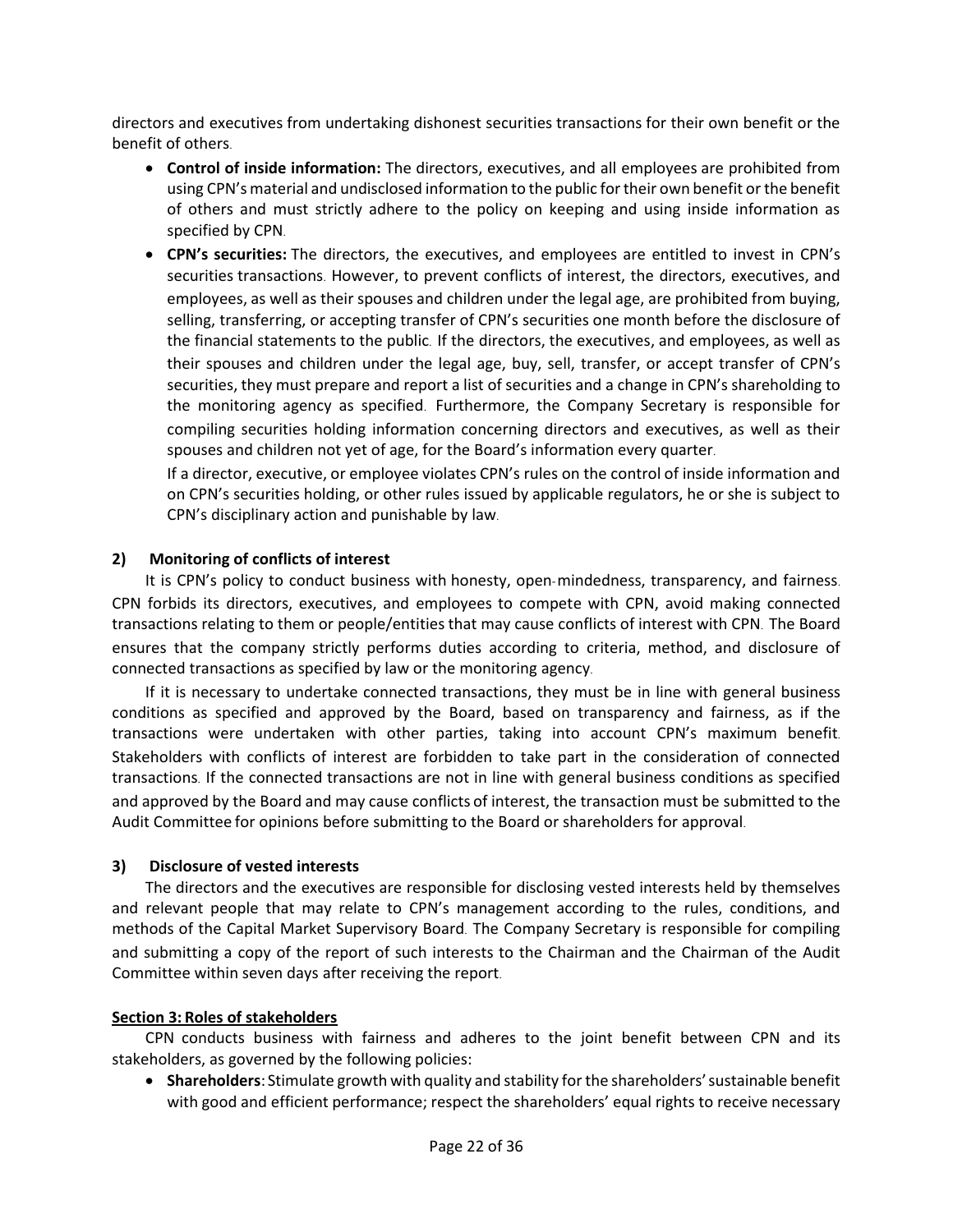information; disclose correct and actual information; conduct business based on honesty, transparency, and fairness.

- **Customers:** Satisfy the customers with good service, fair, and proper treatment of customers; provide complete, correct, and actual information; undertake customer satisfaction surveys, the results of which are used to continuously improve the service.
- **Business partners:** Provide fair treatment of business partners based on joint benefit; create and maintain sustainable relationship with business partners; create trust, by which the company adheres to the clear procurement procedures and practices.
- **Creditors:** Strictly respect agreements with creditors; ensure timely repayment of loans and interests; thoroughly honor loan conditions as agreed.
- **Employees:** Provide fair and proper treatment of employees whether in opportunity, remuneration, appointment, transfer, or potential development; monitor the workplace for the safety of employees' life and property; provide channels for employees to express their views and suggestions, as well as fair treatment and non-discrimination of all employees.
- **Business competitors:** Conduct business with fairness; refrain from improperly seeking competitors' confidential information; refrain from abusing the intellectual property rights of others or those of competitors.
- **Society, communities, and environment:** Respect the relevant law, and/or regulations; monitor the operation of the company and prevent it from damaging the quality of life of society, communities, and the environment; develop society in its quality of life, education, energy saving, and environmental protection for the benefit of society at large.
- **Government:** Cooperate and support government policies for the benefit of the country under relevant law and criteria.
- **Independent organizations and other related social organizations:** Upgrade cooperation and exchange information with independent organizations and other related social organizations for the joint development of society and the country on a sustainable basis. Address society's expectations in a constructive and for public benefit.

CPNmust provide channels and procedures for suggestions and complaints relating to the company's business operation with speed, fairness, and transparency.

### **Section 4: Disclosure of information and transparency**

### **1) Disclosure of information**

CPN is committed to disclosing financial and non-financial information that is accurate, complete, transparent, thorough, and timely for investors and all stakeholders worldwide to gain access to information that is reliable, always adequate for decision-making, and conveniently accessible through documents, the SET portal, the Company's website, and press conferences. Such information consists of:

- CPN's financial information and material information, such as financial statements of CPN and its subsidiaries; information on major shareholders and voting rights; information on directors and members of subcommittees; CPN's dividend payment policy, Code of Conduct and Corporate Governance Policy.
- CPN's major business updates and activities.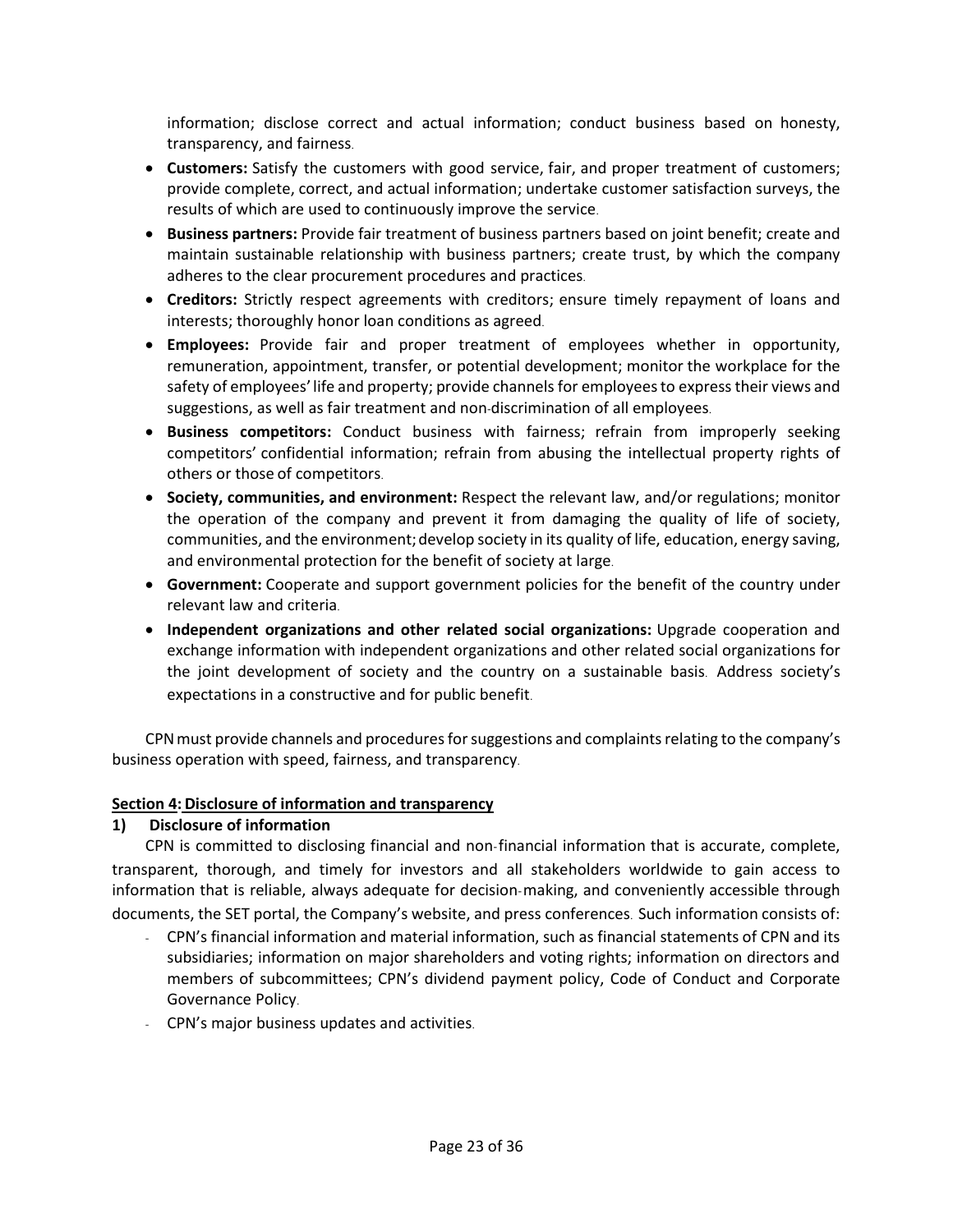#### **2) Responsible persons for disclosure of information**

- The President & CEO or the person assigned by the President & CEO to be responsible for the disclosure of information must adhere to correctness, completeness, timeliness, and fairness.
- The company secretary is responsible for disclosing key information to the Stock Exchange of Thailand, the Securities and Exchange Commission, shareholders, and investors.
- Top executives responsible for finance and investor relations are responsible for disclosing information and answering queries of shareholders, investors, stock exchange analysts, and the general public. The information covers financial statements, performance, nature of business, CPN's policy, operational plans and investment, development projects, shareholding structure, and key factors impacting performance.
- Senior executives of the project development group and the special project development group are responsible for providing data and handling media and public inquiries into CPN's investment and project development plans under their own responsibility or as delegated.
- Top executives responsible for marketing and public relations unit are responsible for disclosing information and answering queries of the media and the general public on marketing plans and marketing campaigns. Moreover, if a significant event happens to CPN, the public relations unit must coordinate with the owner of the information to obtain facts and respond to queries of the media under the assigned scope.
- Those not responsible for disclosing company information or those not assigned by the President & CEO must not disclose inside information that may affect CPN's reputation and image, including the information that may affect the change in price and volume of CPN's securities transactions.

### **3) Auditor and financial statements**

The financial statements of CPN and the subsidiary companies are audited by an independent auditor with knowledge, skill, and qualifications as specified to ensure the Board and the shareholders that such financial statements reflect its actual financial status and operation. It is CPN's policy to change its auditors every five years to ensure complete independence.

The board values and takes responsibility for the financial statements of CPN and the subsidiary companies in line with general standards and practices. CPN devises a policy of proper accounting based on caution, correctness, and completeness to reflect its performance. The Board ensures that performance is reported and material information is transparently and sufficiently disclosed by regularly reporting to relevant agencies, such as the Securities and Exchange Commission and the Stock Exchange of Thailand, for the benefit of shareholders and investors. Moreover, the Board appoints the Audit Committee to be responsible for checking the reliability and accuracy of the financial statements as well as the internal control system in a sufficient and proper manner to ensure the reliability of CPN's financial statements.

### **Section 5: Responsibilities of the board of directors**

### **1) Composition and appointment**

- The Board consists of at least five directors. At least one-third must be independent directors, the number of whom must be at least three. At least half of the directors must be permanent residents of the kingdom.
- The directors elect one of them as chairman. When deemed appropriate, the directors may elect one or several directors as vice chairman. The vice chairman is responsible for assignments by the chairman under CPN's regulations.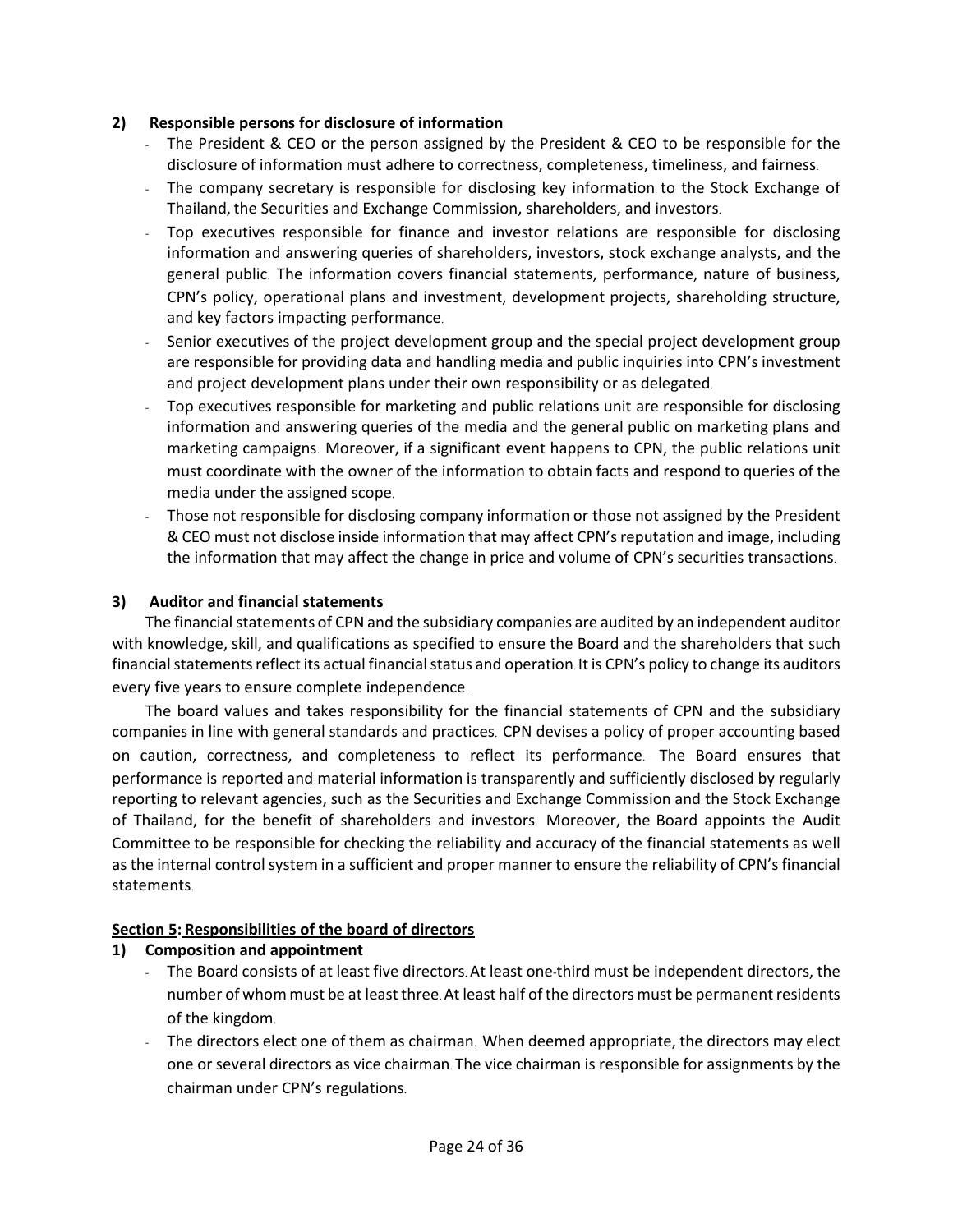- The Chairman and the President & CEO are two separate persons for the sake of clear- cut segregation of roles and balance in the operation.
- The appointment of the directors must follow relevant law, rules, and regulations based on transparency and clarity.
	- 1) If a director resigns upon term expiration, the shareholders' meeting may elect his/her replacement through the decision of the majority of votes of the present shareholders. If there are equal votes among the directors, the Chairman of the meeting must cast the decisive vote.
	- 2) If a director's post becomes vacant for reasons other than term expiration, the Board may elect a qualified candidate to replace him/her in the next Board meeting. If the remaining term of directorship is shorter than two months, the newly elected one is to stay in office for the remaining term. The resolution of the board on this matter must consist of no less than three-quarter votes of the remaining directors.

### **2) Qualifications**

- Directors must be ordinary citizens with the following qualifications:
	- 1) Are of legal age
	- 2) Are not bankrupt, incompetent, or equivalent
	- 3) Have not served prison termsfor fraud
	- 4) Have not been dismissed from the government, organizations, or government agencies for fraud.
	- 5) Have never faced legal fines for fraudulent property offenses
- Directors must possess knowledge, ability, and experience beneficial to the business operation with ethics, honesty, and sufficient time to devote to their work.
- Directors must not manage other activities opposing CPN's interest or provide interest to other people/entities, whether for their own benefit or the benefit of others.

# **3) Terms**

- At every annual general meeting, one-third of the directors must resign from office. If the number is not a multiple of three, the number closest to one-third must be adopted.
- Apart from normal term expiration, the directorship is to be considered terminated due to the following reasons:
	- 1) Death
	- 2) Resignation
	- 3) Disqualifications or qualifications contrary to the law and CPN'sregulations
	- 4) Shareholders' resolution to remove him/her with no less than three-quarters of the votes of the present shareholders who are eligible to vote and with no less than half of the shares held by the present shareholders who are eligible to vote.
	- 5) Removal by court order.
- A director who wishes to resign must submit a resignation to the Company. The resignation takes effect on the day the resignation letter is received by the Company.
- Independent directors gain independency from the management and major shareholders. An independent director may hold the post for no more than two consecutive terms, extendable for another term, totaling up to nine years, to maintain the independence of opinions and performance of duties as the Company's independent director.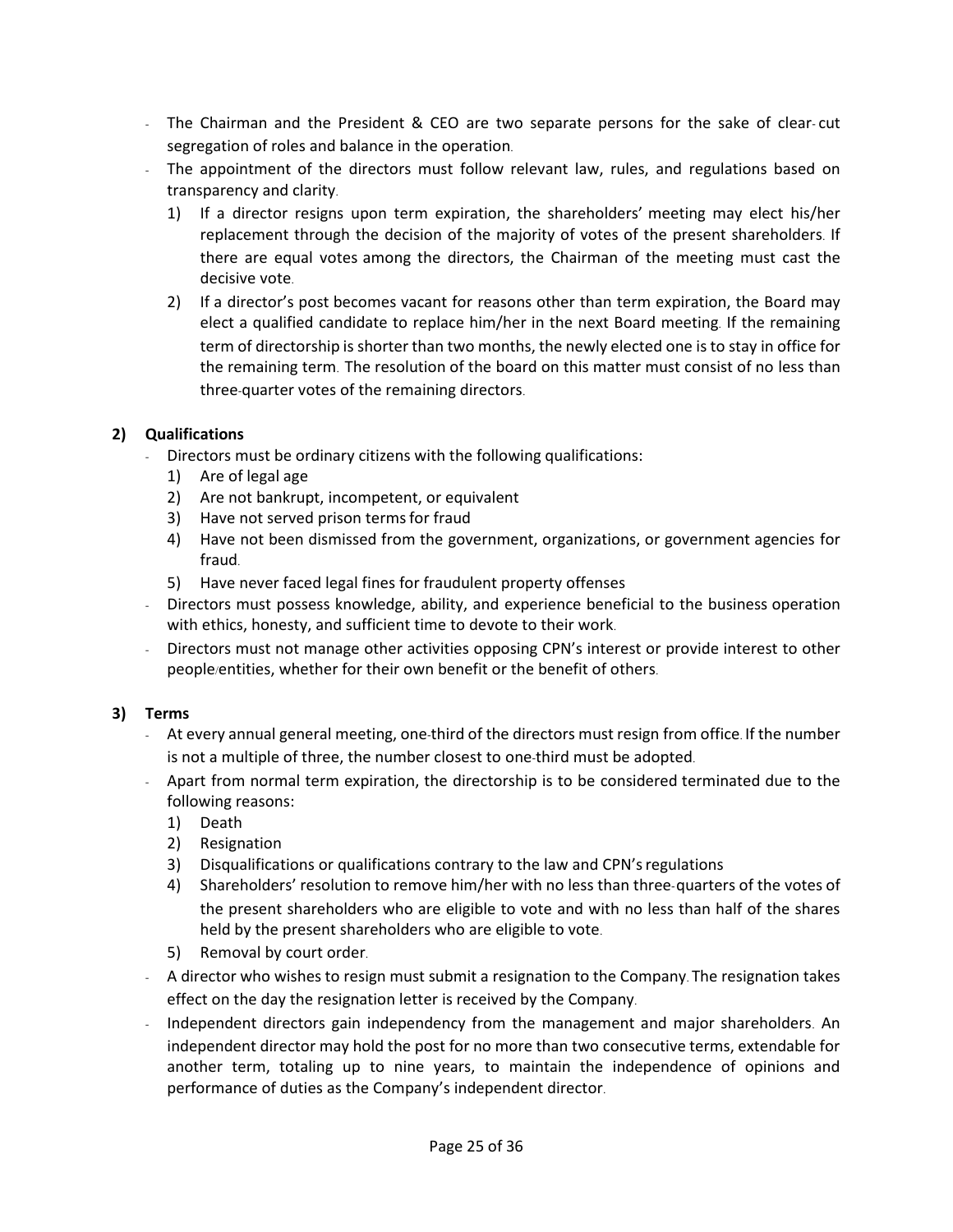The Board could extend independent directors' terms as seen fit. When independent directors complete their terms, the Board may nominate their names to the AGM for possible re-election and extension of their terms.

### **4) Selection**

Selection of directors must be conducted in a transparent, fair, and accountable way under applicable legislation and regulations.

• **Criteria and procedure:** The Nomination and Remuneration Committee is responsible for selecting and screening qualified people under CPN's regulations, Board charter, and applicable criteria before tabling their names for the Board's endorsement and finally for the shareholders' appointment.

The Nomination and Remuneration Committee reviews eligible directors by:

- Allowing the major shareholder, minor shareholders, directors, and executives to nominate directors
- Examining the Director Pool of the Thai Institute of Directors Association or other agencies with similar lists
- Leveraging other channels considered suitable by the Nomination and Remuneration Committee.

#### **5) Board diversity**

The Board is made up of experts with diverse background on competency, experience, and skills that are helpful to business conduct, in addition to steadfast righteousness and integrity, regardless of gender, nationality, religious belief, age, professional skills, or other qualifications.

### **6) Roles of the Chairman and the President**

For clear role segregation and checks and balances, the Chairman and the President are always two different persons.

As a director bound by the Charter of the Board, the Chairman is committed to the Code of Conduct and Corporate Governance Policy in providing a role model for the Board, executives, and employees. The Chairman presides over the meetings of the Board as well as the shareholders, ensuring smooth meetings and giving directors and shareholders opportunities to express their views and recommendations freely and creatively.

The President is responsible for managing and administering day-to-day CPN businesses under its strategic plans, vision, and missions, with a scope of authority bound by law, objectives, and CPN's regulations, in addition to the decisions of the Board and shareholders' meetings.

### **7) Limiting the number of companies for directors and the President**

- A director must not serve on more than five SET-listed companies.
- The President may hold directorships in another SET-listed company, but such action must not affect his own responsibility for CPN. In addition, the other company must not be in the same business or in competition with CPN. Board approval must first be sought before accepting a directorship in another company.

### **8) Responsibilities**

- Acting in the best interest of shareholders (Fiduciary Duty) by observing the following four main practices: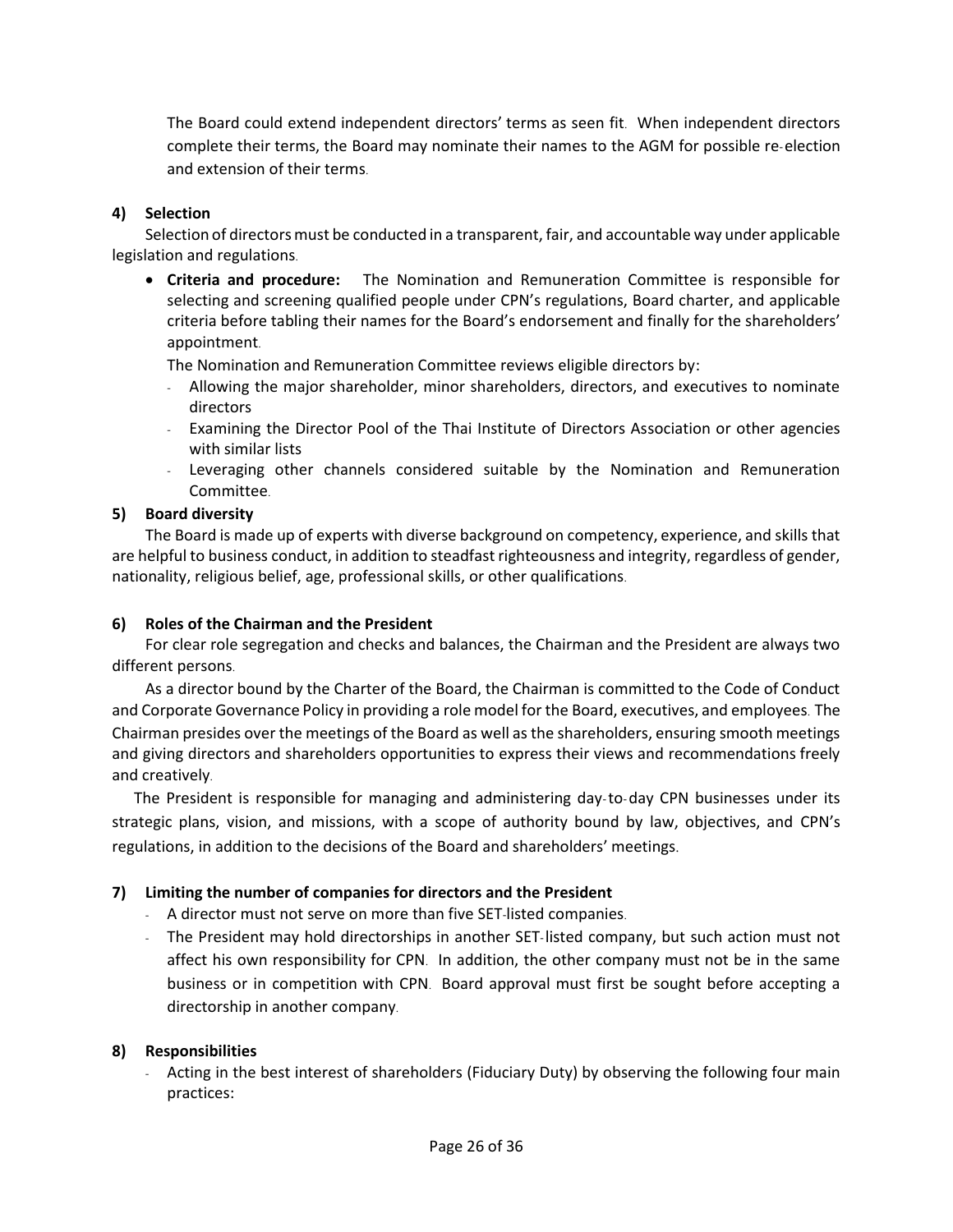- 1) Performing its duties with faithfulness and honesty (Duty of Loyalty)
- 2) Performing its duties with responsibility and all due circumspection and caution as well as with accountability and ethics (Duty of Care)
- 3) Performing its duties in compliance with laws, objectives, the Company's Articles of Association, the resolutions of the Board of Directors and resolutions of Shareholders' Meetings(Duty of Obedience)
- 4) Disclosing information to shareholders accurately, completely, and transparently with verification, timeliness and equitability (Duty of Disclosure)
- Set the vision, mission, and short-term & long-term strategies to ensure fulfillment of corporate objectives and key goals with a focus on sustainability goals agreeing with value addition to the business, stakeholders, and society at large. These elements are revised annually.
- Consider approving key transactions under the Board's authority scope under the law and corporate regulations and approval protocol
- Consider approving annual plans and budget, while constantly monitoring its business performance to ensure goal achievement by suitably and safely applying innovation and technology
- supervise subsidiaries and associated companies in line with the Company's policy and direction to ensure its safe and efficient investment. The Board was required to approve major operations, such as appointment of CPN's representatives as directors, executives, or authorized persons in subsidiaries and joint ventures, scope of duties and responsibilities of the Company's representatives, monitoring accurate, complete disclosure of financial and operation performance, as well as efficient internal control
- Set and review Board structure, specifically the number of directors and ratio of independent directors, as well as diverse qualifications suiting corporate business. Review Board and committee compensation as proposed by the Nomination and Remuneration Committee
- Consider appointing subcommittees to provide support for the Board's performance and responsibilities where suitable and necessary, and monitor the subcommittees' performance on a regular basis
- Disclose financial and key information to all shareholders and stakeholders on a correct, complete, transparent, reliable, timely, and equitable basis in compliance with regulations, standards, and practical guidelines
- Set up efficient and effective internal control and internal audit systems
- Develop a code of business conduct for the directors, executives, and employees to set the standards for the Company's business operation. All directors, executives, and employees shall perform their duties ethically and in strict compliance with the Company's code of conduct
- Ensure business operation based on good corporate governance principles and provide support to communicate to every personnel in the Company to acknowledge and strictly adhere to them
- Ensure clear and transparent connected transactions
- Ensure clear procedures of the Audit Committee's report to the directors when doubtful of transactions and actions that may seriously affect the Company's financial status and performance. The Board must rectify the problems within the timeframe deemed appropriate by the Audit Committee
- Institute a suitable and efficient risk management policy and procedures with regular monitoring and assessment of risk management performance
- Ensure the succession planning of the Company's top executives and annually arrange effective assessment of their performance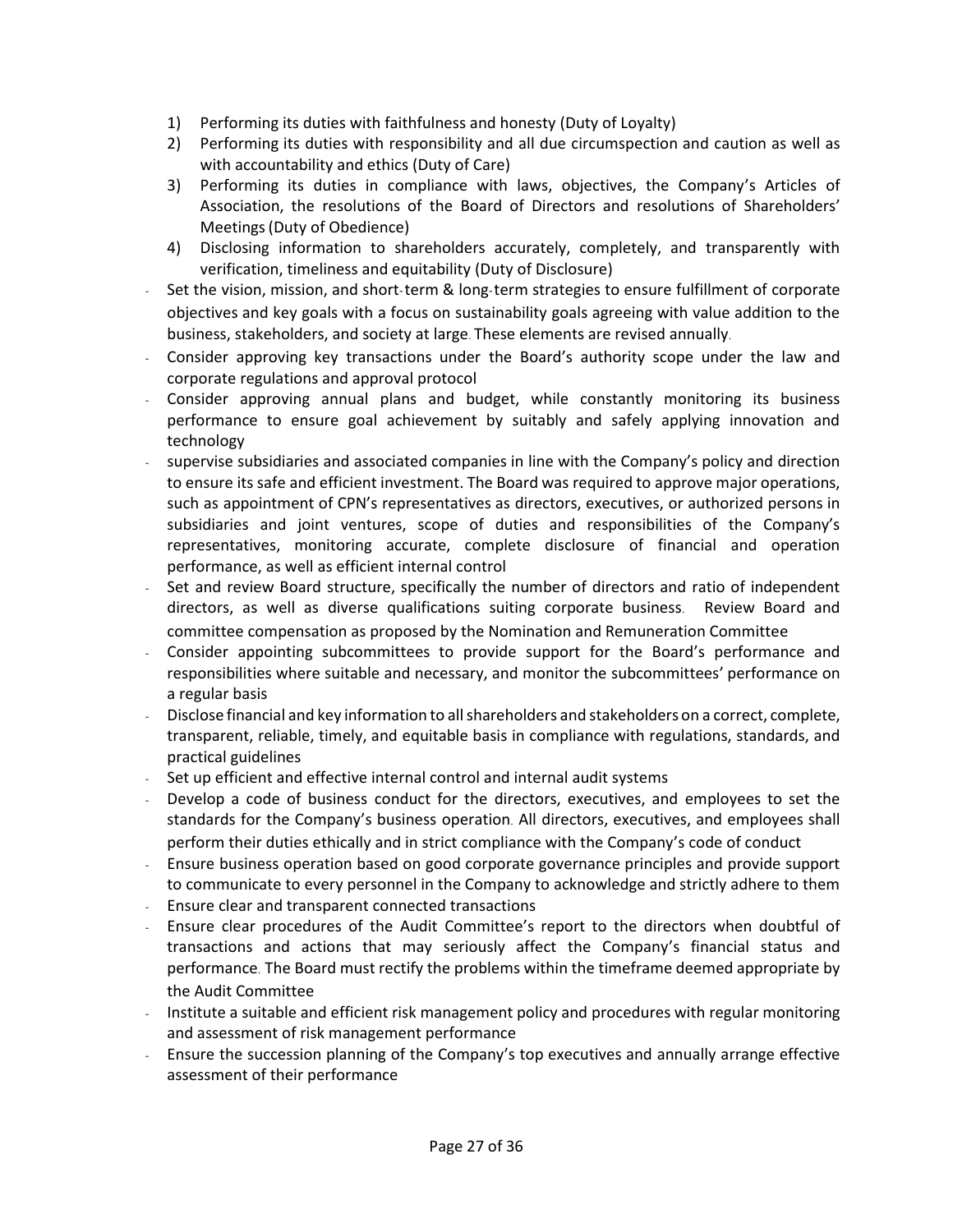- Arrange for the company secretary to assist the directors'activities and ensure that the Board and the Company comply with the relevant law and regulations
- Annually assess Board performance and monitor Board and committee performances for joint review in the Board
- Constantly develop competency through training and participation in courses on Board performance or in other activities designed to enhance job expertise
- Steer the formulation of an anti-corruption policy and practical guidelines, strictly conform to the corporate policy and measures to set good examples for all personnel, and advocate internal and external communication for genuine conformance
- Steer the institution of processes and channels for receiving and effectively handling complaints filed by those with fraud leads and all stakeholders
- Steer the institution of an information security system, which includes the defining of a policy and procedures for confidentiality, integrity, availability, and the handling of market- sensitive information. Ensure conformance to this system by all directors, top management, personnel, and relevant third-party personnel
- Review and rectify the charter of the board as appropriate under prevailing circumstances
- Seek professional opinions by hiring outside advisers paid for by the Company
- Perform other duties as specified by the shareholders.

### **9) Appointment of subcommittees**

The Board appoints subcommittees to assist in the monitoring and screening of key work and requiresthat the performance should be regularly reported back to the Board. The subcommittees consist of the following:

#### **1. Audit Committee**

The Audit Committee is appointed by the Board, consisting of at least three independent directors, at least one of whom has sufficient knowledge and experience to check the reliability of financial statements. The Audit Committee, responsible for ensuring that CPN correctly, completely, sufficiently, reliably, and timely reports financial statements, ensures that the connected transactions or the transactions that may cause conflicts of interest are in line with the law and related rules, oversees accurate and complete disclosure of the information. They also ensure that there are proper and efficient internal control and internal audit systems, select the auditor and check financial statements prepared by the auditor, ensure the adherence to the relevant regulations and law, as well as encouragingCPN to have corporate governance principles and systematic and efficient risk management procedures. The Office of Internal Audit, the committee's direct report, supports its work.

### **2. Nomination and Remuneration Committee**

The Nomination and Remuneration Committee is elected by the board, consisting of at least three directors, with independent directors accounting for more than half of all directors. Its chairman must be an independent director. Below are its responsibilities:

**Nomination:** Ensure that the structure, size, and composition of the Board suit CPN and the changing atmosphere; ensure the revision of the qualifications of independent directors; ensure that Board structure comprises experts who are knowledgeable, experienced, and skillful in diverse fields relevant to the conduct of business and uphold in ethics and honesty with non-discrimination of gender, race, religion, age, professional skill, or other qualifications; consider the criteria for selecting directors and President & CEO; select and nominate those persons qualified and appropriate to be appointed as directors and President & CEO by presenting to the Board of Directors before presenting further to the Shareholders Meeting to approve the appointment of directors and presenting to the Board for the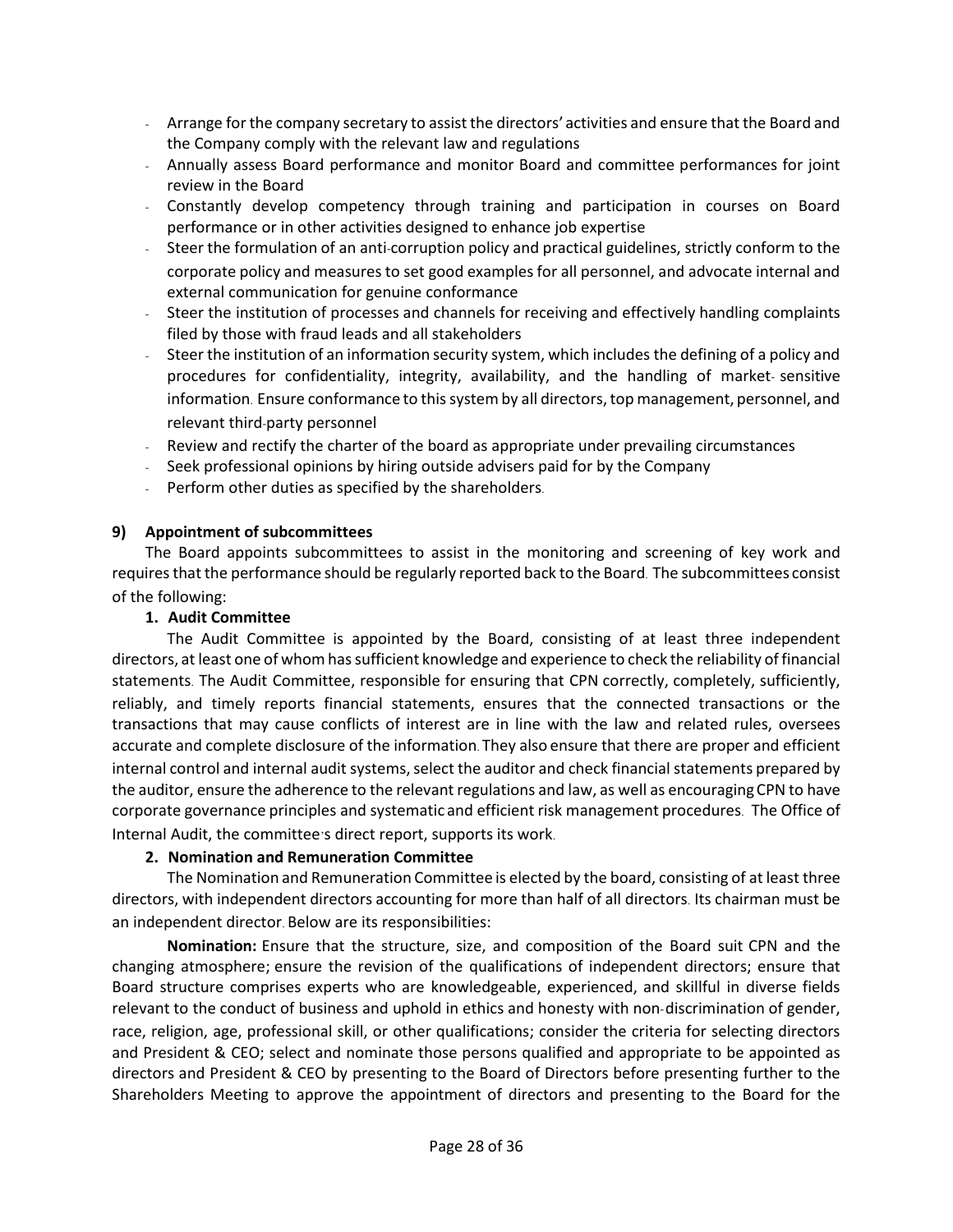appointment of the President and CEO; allow minor shareholders to nominate a person(s) name as director(s), providing shareholders with enough time prior to shareholders' meetings being held; formulate succession plans for President & CEO and senior executive position with regular revision to present to the Board; consider appropriate strategies relating to human capital and organization management to be implemented to ensure its consistency with CPN's business operations.

**Remuneration:** Determine the methods and criteria of paying remuneration and other profits to the Board, subcommittees, and the President & CEO on the basis of clarity, fairness, appropriate to the responsibilities and other related factors inclusive of comparisons to remuneration of other companies within the same or similar industry and business sectors as CPN, and also take into consideration the overall increase to the total value of the shareholders equity in the long term; determine the remuneration of the directors and the subcommittees and submit it to the Board and the shareholders' meeting for approval, as well as determining objectives and assessing the performance of the President & CEO to submit to the Board for the consideration of the CEO's future remuneration.

### **3. Risk Policy Committee**

Appointed by the Board, the Risk Policy Committee consists of independent directors, seniormanagement directors, and the President, altogether numbering at least three persons. The Chairman must be an independent director. This committee acknowledges and comments on policies, strategies, structures, and framework of risk management of all sorts and at all levels of CPN; assesses the effectiveness of risk management; reviews, screens, and approves CPN's tolerable risks; reviews overall risk management; acknowledges key risks and monitor suitable responses; and comments on CPN's annual risk management strategy analysis.

#### **4. Corporate Governance and Sustainable Development Committee**

The Corporate Governance and Sustainable Development Committee consists of members representing various units of CPN. It defines and reviews Code of Conduct and Corporate Governance Policy in line with updated international practices for the Board's approval; defines and reviews policies, rules, or guidance for corporate governance and sustainable development, while commenting on and promoting applicable plans or activities; represents CPN in communicating and executing activities on corporate governance and sustainable development; and ensures information disclosure on corporate governance and sustainable development to all stakeholders in an accurate and complete way through suitable communication channels.

### **10) Board meetings**

- The directors must hold meetings at least once every three months by setting meeting dates in advance all year round and may convene an extraordinary session if necessary.
- The directors have the duty to regularly attend Board meetings with the ratio of at least 75% of the meetings for the entire year.
- At least two directors are entitled to call for a meeting. The Chairman or the assigned person must set the date of the meeting within 14 days after receiving the request.
- The Chairman or the assigned person sends meeting invitations specifying the date, time, venue, and agenda details to all directors at least seven days ahead of the meeting. Except for the urgent case to protect CPN's interest, notification of the meeting can be given through other means and the meeting can be convened earlier.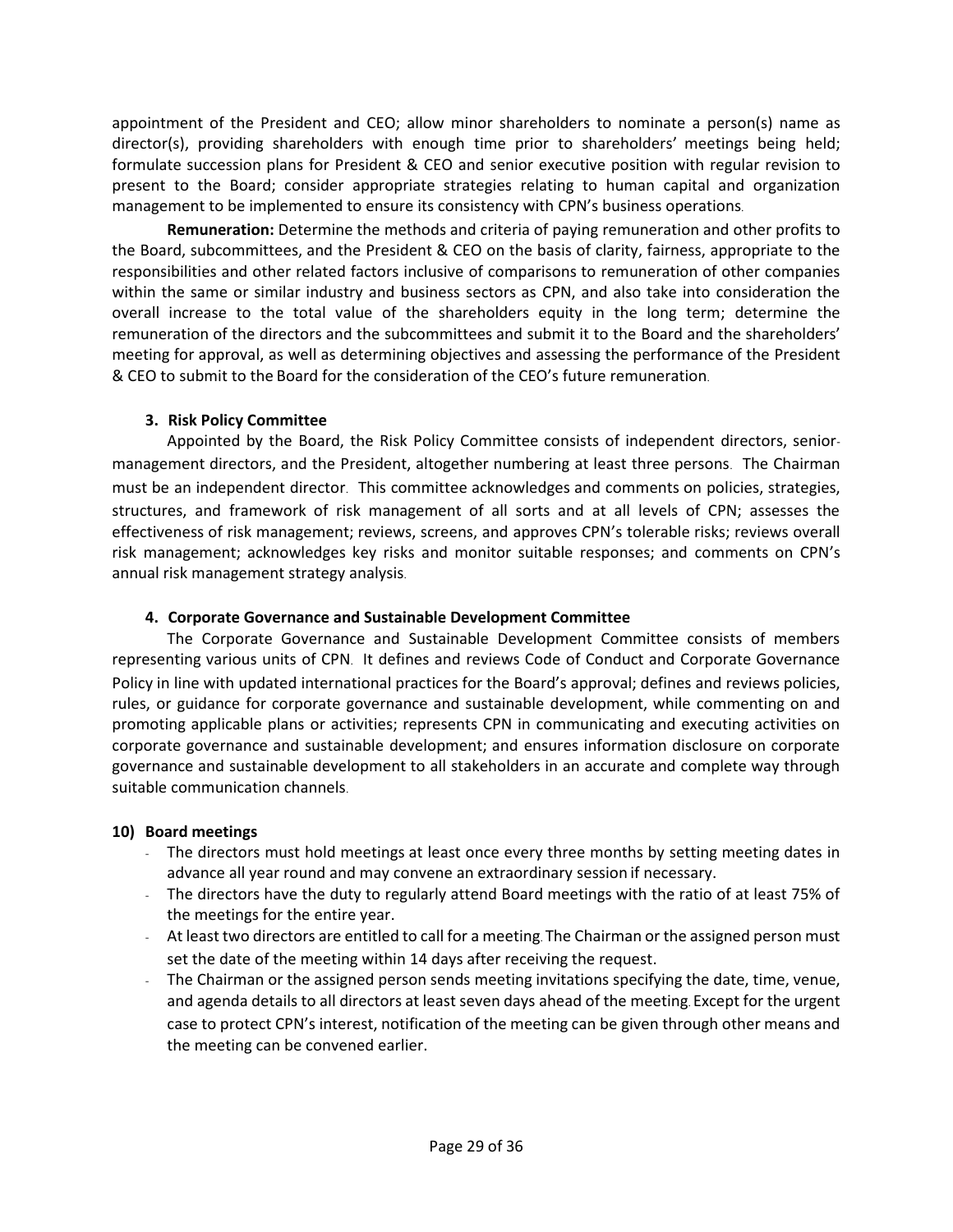- In the directors'meeting, at least half of the directorsmust be present. The Chairman of the Board acts as chairman of the meeting. If the Chairman cannot attend the meeting or cannot perform the duty, the attending directors will elect one among themselves as chairman.
- The resolution of the meeting will take into account the majority of votes, with one director having one vote. If the number of votes is equal, the Chairman will cast the decisive vote. Each director with vested interest(s) in any agenda item must abstain from voting on that item.
- In any Board voting, at least two-thirds of the entire Board must be present.
- The Board is authorized to invite the management, executives, or other relevant people to give opinions, attend the meeting, or present information for consideration.
- Non-executive directors must meet in the absence of the management at least once every year to share views on the topics relevant to their responsibilities.
- The Company Secretary or the assigned person is responsible for preparing the minutes of the meetings.

# **11) The Company Secretary**

### 1. Qualifications and experience

The Company Secretary plays a key role in supporting and overseeing the Board's activities for efficiency and effectiveness under law, rules, regulations, and corporate governance, the Board appoints a suitable person in this position, based on the mastery of CPN's businesses under applicable legislation and criteria, including the memorandum of association, CPN's regulations, SEC Act, Public Company Limited Act, and Code of Conduct and Corporate Governance Policy.

The Company Secretary is responsible for communicating efficiently and effectively among the Board, executives, and shareholders to enable Board-related activities to proceed smoothly in line with the decisions of the Board and the shareholders.

### 2. Responsibilities

To support and manage the activities of the directors in an efficient and effective manner, the Company Secretary has the following responsibilities:

- Prepare and file documents concerning the list of directors, CPN's annual report, invitation letters for CPN's director meetings and minutes of the Board meetings, invitation letters for shareholders' meetings, and minutes of the shareholders' meetings.
- File reports of vested interests of the directors or executives.
- Send the copy of reports of vested interests of the directors, executives,or connected persons to the Chairman and the Chairman of the Audit Committee within seven days after receiving the report.
- Arrange for the meetings of the Board and the shareholders under related rules, regulations, and law.
- Provide advice for the operation of CPN and the Board under the memorandum of association, CPN's regulations, SEC Act, Public Company Limited Act, and other relevant law.
- Act as a focal point for exchange of news and information among directors, executives, and shareholders.
- Coordinate and follow up operation under the resolutions of the directors and shareholders.
- Oversee disclosure of the information and reports under relevant responsibilities to the monitoring agency as specified by the rules and regulations of the authority.
- Perform other duties as announced by the Capital Market Supervisory Board or as assigned by the Board.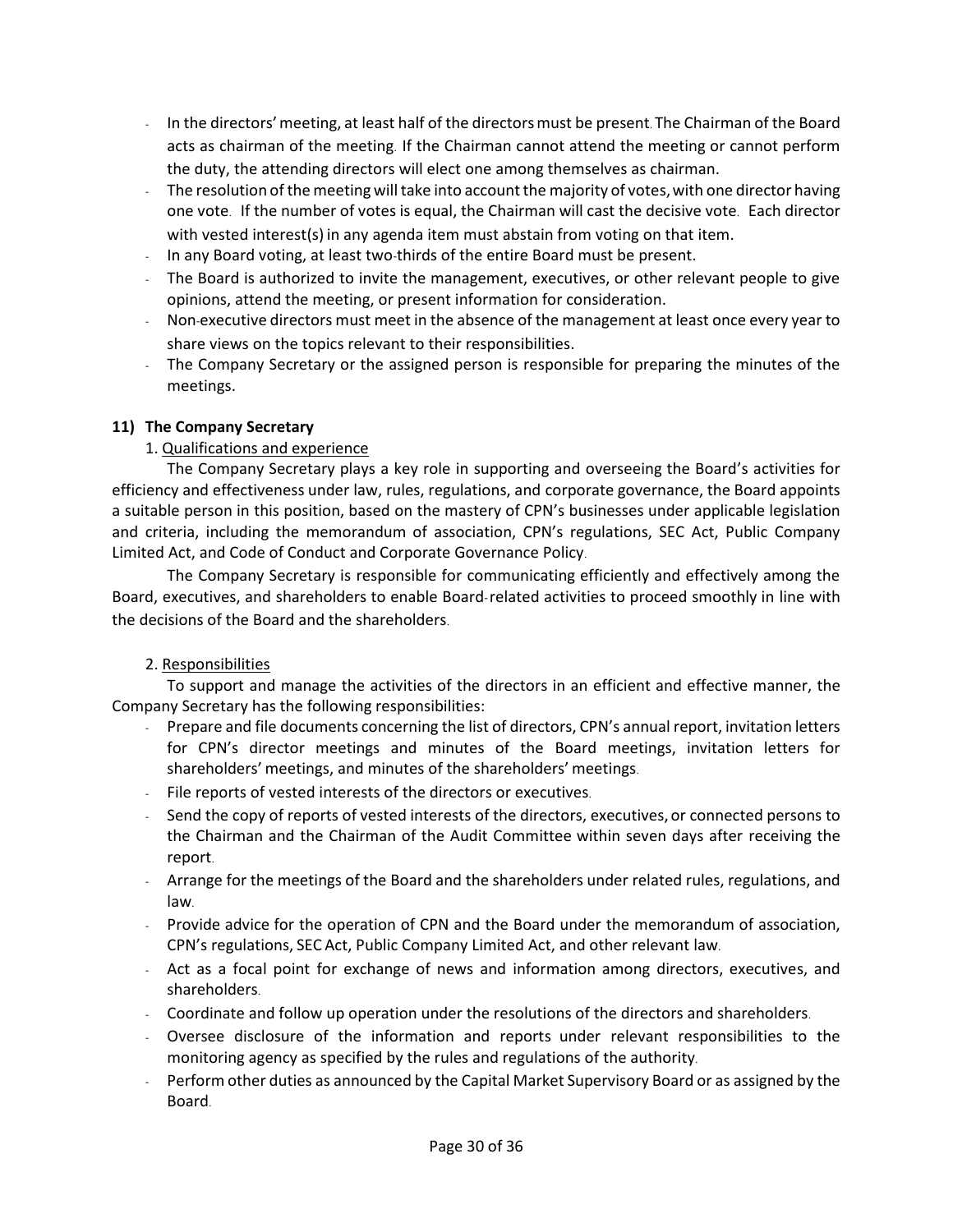#### **12) Board's performance assessment**

Together the directors define the criteria for performance self-assessment (collective and individual) in line with SET's guidance and the Board's own characteristics and structure. Assessment is done annually, the findings of which are jointly reviewed to improve their performance.

At each Board meeting, the directors assess collective meeting efficiency to improve the performance of directors and meeting organization.

#### **13) Subcommittees**' **performance assessment**

To apply assessment outcomes to improve their performance in support of the Board and all aspects of CPN's business, each year each committee assesses its own performance. Each defines the criteria for self-assessment in line with its responsibility.

#### **14) President's performance assessment**

The President's performance assessment is the duty of the Nomination and Remuneration Committee, which tables its findings for the Board's approval. The President contributes to goal-setting for his own performance and acknowledges each year's approved goals.

#### **15) Remuneration**

The Board explicitly sets the forms and criteria of remuneration and other benefits for the directors and submits them to the shareholders for approval. The Nomination and Remuneration Committee screens yearly remuneration figures transparently and fairly as fit the authorities, responsibilities.

#### **16) Training and knowledge development**

Newly appointed directors must be made aware of CPN's data, regulations, bylaws, and key business data for their own performances, including their roles and responsibilities, code of conduct, nature of business, and laws applicable to business. minutes of the directors' meetings, and minutes of past meetings of the Audit Committee, and introduction to directors and executives. Moreover, directors are encouraged to undergo training and participate in trainings and seminars to improve their knowledge necessary for the work of directors.

#### **17) Succession plan**

The Board institutes succession plans for the President & CEO and senior management to ensure that they are knowledgeable, skillful, experienced, and essentially qualified to drive CPN toward its goals. To this end, the Nomination and Remuneration Committee ensures transparency, fairness, and suitability to CPN's prevailing business outlook. Succession plans are reviewed annually, while steps are taken to maintain and develop relevant executives' capability to groom them for their new positions.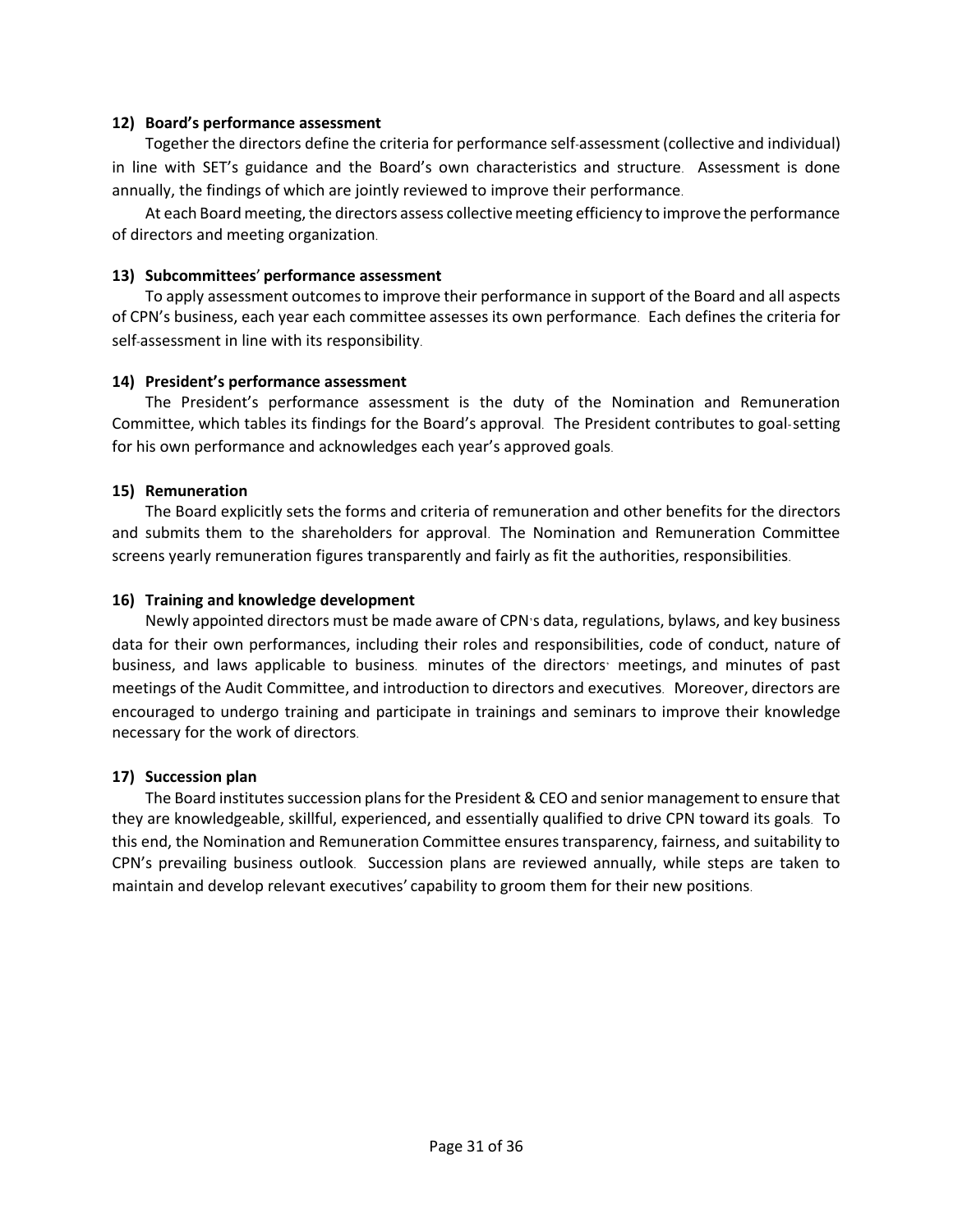**Appendix**

#### **1) Definition**

**Company/CPN** refers to Central Pattana Public Company Limited and its subsidiary companies.

**Sister companies**refers to two or more subsidiary companies with the same parent company

**CPN personnel**refers to directors, executives, and rank-and-file employees.

**Directors** refers to CPN directors.

**Executive Directors**refers to directors who take the executive role, those who have responsibilities as an executive, and authorized directors, with an exception that the signature is abide by the resolution made by the Board of Directors and jointly signed with other directors.

**Independent directors** refer to director who is independent from controlling of executives and of major shareholder as well as not related to or has interest in any executives' decision. Qualifications of the independent directors are as follows:

- 1) Not holding more than 0.5% of the total outstanding voting shares of the Company, its parent company, subsidiary or affiliated company, major shareholders or controlling person including shares held by related persons of the independent director
- 2) Neither being nor having been an executive director, officer, employee, controlling person or advisor who receives a salary of the Company, its parent company, subsidiary, a same- level subsidiary, affiliate, major shareholder or controlling person, unless the foregoing status ended not less than two years prior to the date of appointment
- 3) Not being a person related by blood or registration under law, such as a father, mother, spouse, sibling, or child, including spouses of children of executives, major shareholders, controlling persons, or persons to be nominated as executives or controlling persons of the Company or its subsidiaries
- 4) Not having nor have had a business relationship with the Company, its parent company, subsidiary, affiliate, major shareholder or controlling person, in a manner which may interfere with his or her independent judgment, and neither being nor having been a substantial shareholder or controlling person of any entity having business relationship with the Company, its parent company, subsidiary, affiliate , major shareholder or controlling person, unless the foregoing status ended not less than two years prior to the date of appointment

The term  $\cdot$  business relationship $\cdot$  under the above paragraph includes any normal business transaction, rental, or lease of immovable properties, transaction relating to assets or services, or grant or receipt of financial support through receiving or extending loans, guarantee, providing assets as collateral, including any other similar action whose value exceeds 20 MB or more than 3% of the net tangible assets, whichever is lower. The value of each transaction is based on the calculation method for the values of connected transactions under a Notification of the Board of Governors of SET Re: Disclosure of Information and Act of Listed Companies concerning Connected Transactions. Under the regulation, all transactions occurring within a year of preceding transactions must be included in such calculation.

5) Neither being nor having been an auditor of the Company, its parent company, subsidiary, affiliate, major shareholder or controlling person nor being a substantial shareholder, controlling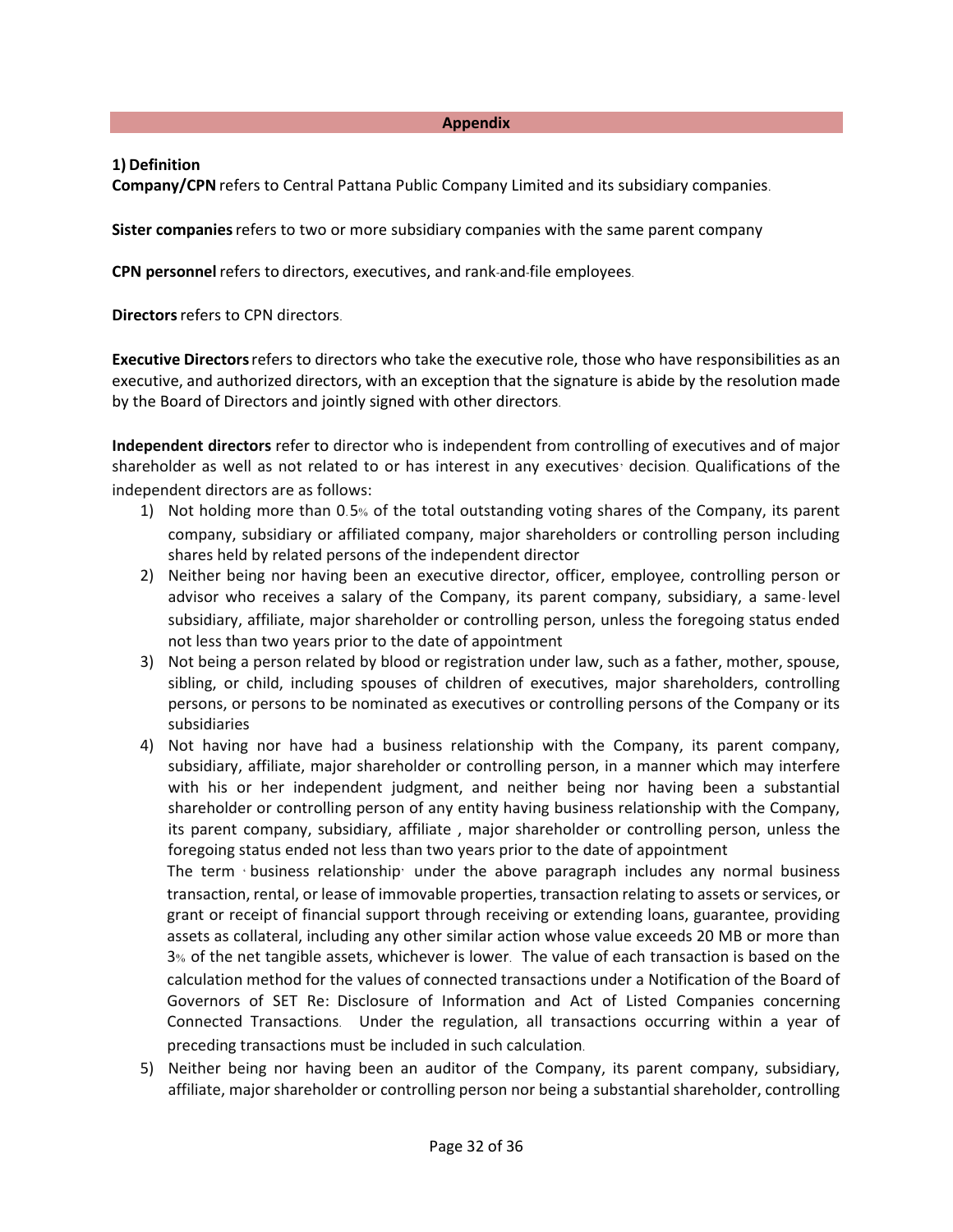person or partner of an audit firm which employs auditors of the Company, its parent company, subsidiary, affiliate, major shareholder or controlling person, unless the foregoing relationship ended not less than two years from the date of appointment

- 6) Neither being nor having been any kind of professional advisor including a legal advisor or financial advisor who receives an annual service fee exceeding two million baht from the Company, its parent company, subsidiary, affiliate, major shareholder or controlling person, and neither being nor having been a substantial shareholder, controlling person or partner of the professional advisor unless the foregoing relationship ended not less than two years from the date of appointment
- 7) Not being a director who has been appointed as representative of the Company's directors, major shareholders, or shareholders who are related to CPN's major shareholders
- 8) Not conducting any businesses which have the same nature as or in competition with the Company's or its subsidiaries or neither being a substantial partner, executive director, employee, officer or advisor who receives regular salary, shareholder holding more than 1% of the voting shares of businesses which have the same nature as or in competition with the Company or its subsidiaries
- 9) Not having any characteristics that could prevent him/her from giving independent opinions concerning CPN's operation

Independent directors may be assigned by the Board to make decisions regarding the operation of the Company, its parent company, subsidiaries, associated companies, a same- lever subsidiary, major shareholders or controlling person in an organization's collective decision.

**Executive** refers to the company's executives from executive vice president upwards as well as the executives of the shopping complexes from the general manager upwards. In reviewing items related to the supervisory criteria by the Stock Exchange of Thailand or the Office of the Securities and Exchange Commission, including CPN' s securities holding and connected transactions, this includes the top executive in the finance and accounting group.

**Employee** refers to employees from the level of executives downwards, whether rank-and-file employees, specially contracted employees, or temporary employees.

**Business partner** refers to suppliers of goods and services to the company, designers, consultants, contractors, and sub-contractors.

**Customer** refers to tenants and those who use the company's services.

**Stakeholder** refers to shareholders, customers, business partners, creditors, employees, business competitors, the public sector, organizations, and other related people in society.

**State/public official**refers to state/public officials, officials of foreign states, and officials of international organizations as defined by organic laws under the Constitution concerning the prevention and suppression of fraud or laws concerning management's measures for preventing and suppressing fraud. These officials also include competent officers under the Criminal Code.

**Connected transactions**refers to transactions between the company or the subsidiary companies and the company's connected persons. Connected transactions fall into six categories as follows: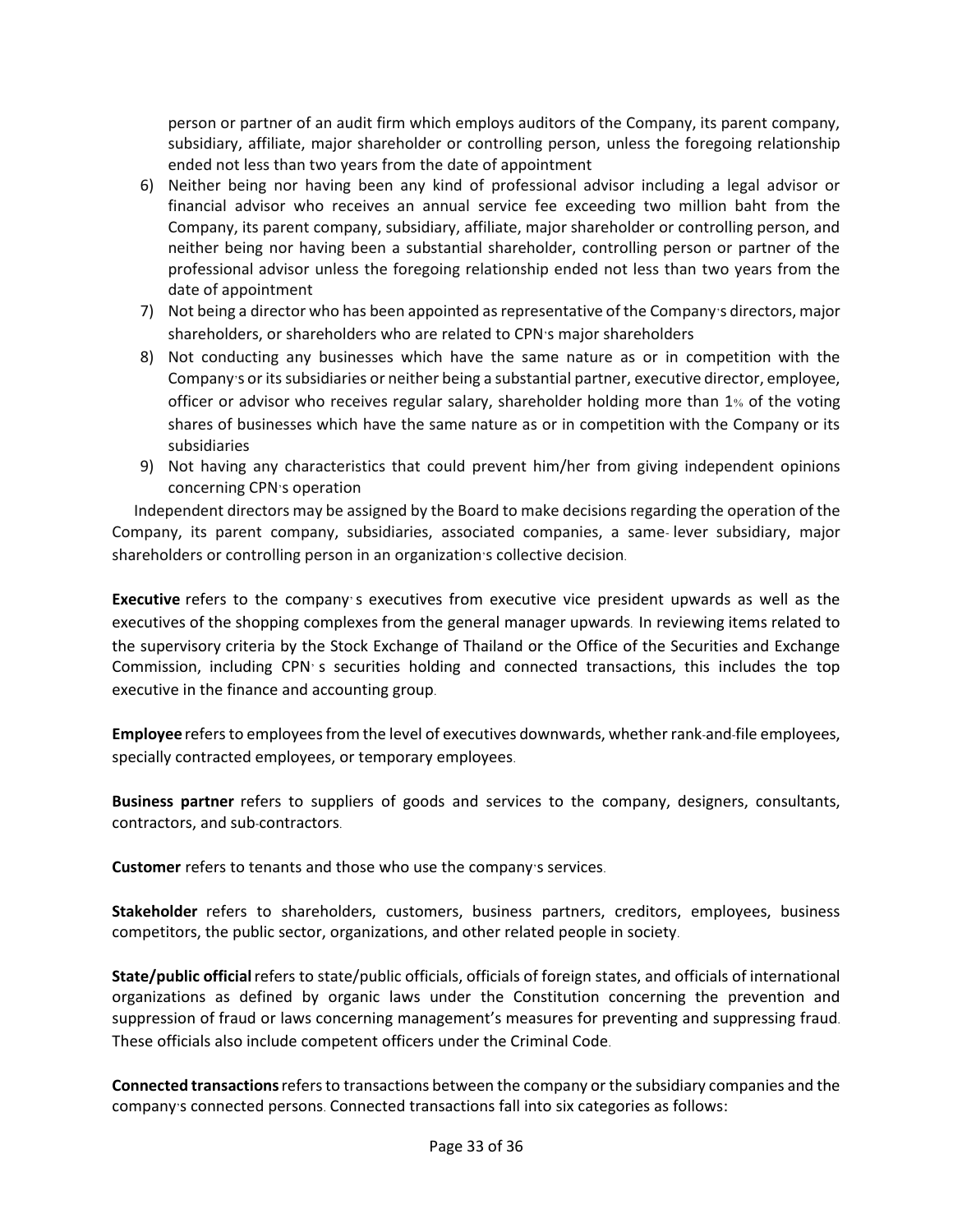- **1) Transactions of normal business** are those involving assets/services concerning regular business, conducted under general business conditions, such as procurement and development of real estate for the rental of buildings of the shopping complexes, office buildings, and residential buildings.
- **2) Transactions that support normal business** are those with the same general line of business as the company or the subsidiary companies to support and smoothen the company's normal business, such as services in the company's rented areas, procurement, insurance, management hiring, consultant hiring, and experts in various fields.
- **3) Short-term transactions of renting/renting out real estate** are those of renting or renting out real estate that cannot be explicitly shown to align with the general business conditions, and with a contract of up to three years.
- **4) Transactions of assets or services** are those of buying or selling assets and/or the right to buy or sell assets, renting/renting out, buying/providing services, such as investment/selling of investment.
- **5) Transactions of financial assistance** are those that the company or its subsidiary companies provide financial assistance to connected persons, including the transactions of loans, guarantees, asset collaterals, and similar activities.
- **6) General business conditions** means those conditions with fair prices and conditions, not causing profit transfer, and similar business agreements that a reasonable person may generally make with a contracted party under the same conditions, possessing no influential power of business negotiations for being directors, executives, or related persons. The prices and conditions are as follows:
	- Those that the company or the subsidiary companies receive or give to other persons
	- Those that connected persons give to other persons
	- Those that the company can show that similar entrepreneurs apply with other persons.

**Connected person** refers to the Board, executives, major shareholders, controllers, or those due to be nominated to the Board, executive team, or controllers of CPN or its subsidiaries. Connected parties also include related parties and their close relatives, as well as juristic persons where connected parties serve as major shareholders or controllers.

**Major shareholder**refers to direct or indirect shareholders in the company with more than 10 percent of all the shares with the right to vote, including shares held by related persons (the company's major shareholders are Central Holding Company Limited and the members of the Chirathivat family).

**Related person** refers to those with the following relationships:

- (1) The controllers of the company; in case of a juristic person, it will include the directors of that company
- (2) Spouses, children or adopted children under the legal age of the directors, executives, or persons mentioned under (1)
- (3) The company that the persons under (1) and (2) are authorized to control
- (4) Other persons as specified by the Capital Market Supervisory Board.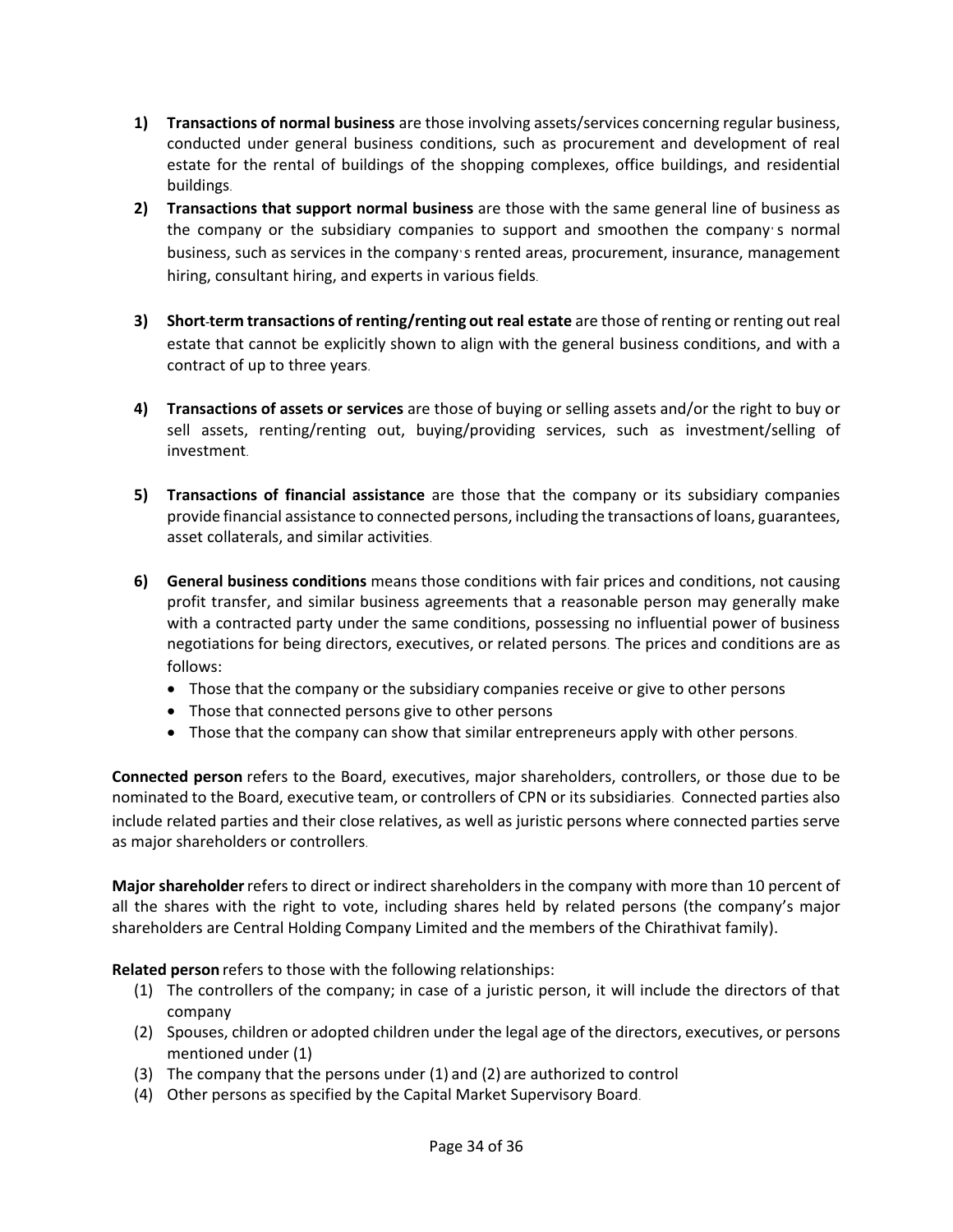**Close relative** refers to blood relations or through lawful registration as follows:

- (1) Fathers, mothers, siblings, and children/adopted children, including the spouses of the children/adopted children
- (2) Spouses.

**Inside information** refers to the information that is not yet disclosed to the public and is used for the sole purpose of the company and not of personal use, the information that company keeps temporarily, including the information about strategies, policies, business plans, objectives, business performance, and the company's income.

**Levels of confidentiality** refers to four levels of information confidentiality, classified by the company as follows:

#### **A) Level O: Public**

Information that can be harmlessly disclosed or causing little damage, or information for public relations that the outsiders can have access to.

#### **B) Level 1: Internal**

Information to be used in the company by the company' employees, outsiders, or outside agencies under a contract. In general, this kind of information is necessary for business transactions. Access to the information must be monitored and only on a need-to-know basis, such as forms, minutes of meetings, policies and internal regulations.

#### **C) Level 2: Confidential**

Information that is disclosed or accessed to by a limited group such as departments and working groups. Disclosure of such information may cause a leak of the company's material information, possibly damaging the company' s business, finance, or image, such as confidential contract information with expensive fines and employees' curriculum vitae.

#### **D) Level 3: Strictly confidential**

Strictly confidential information is accessible only to specified individuals and its owners want to know to whom the information is passed on. The leak of this information may cause serious harm to business potential, image, or financial situations, such as where the leak is considered a violation of law, information of salaries, and passwords.

**Corruption** refers to offering, promising, delivering, demanding, giving, or accepting bribes or benefits in cash or other forms, directly or indirectly. Corruption also means actions bordering on fraud of all forms with other parties or juristic parties, state/public officials, public service agencies, or stakeholders.

#### **2) References**

- Organic law under the Constitution concerning the prevention and suppression of corruption, B.E. 2542 (1999), third amendment, B.E. 2558 (2015), Article 123/5
- Securities and Exchange Act, fifth amendment, B.E. 2559 (2016)
- The Organisation for Economic Co-operation and Development (OECD) principles
- Corporate Governance Code (CG Code)